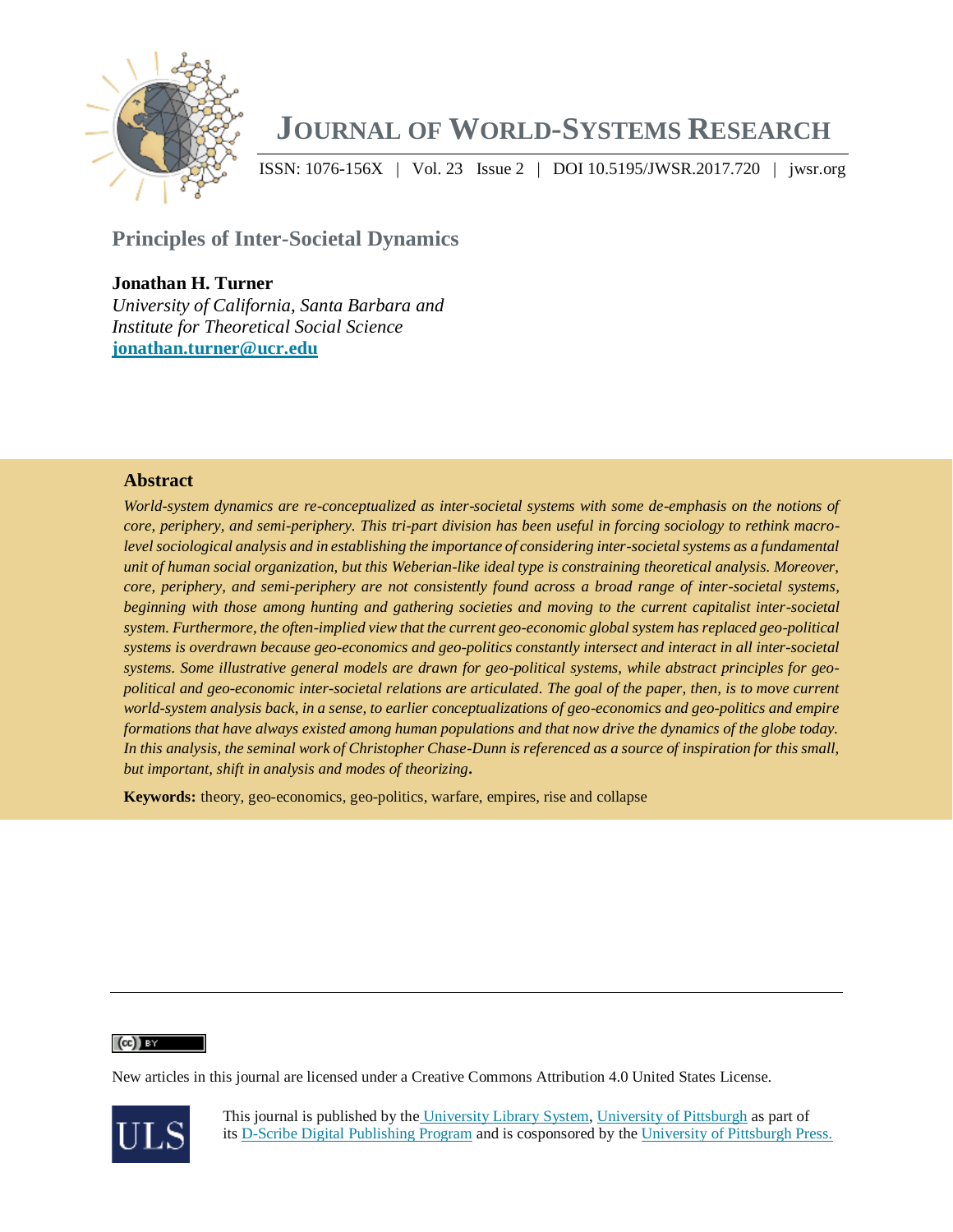Christopher Chase-Dunn has for the last forty-five years added significantly to theorizing about world-system dynamics (e.g., Chase-Dunn 1988, 1990a, 1990b, 1992, 1998, 2001; Chase-Dunn and Inoue 2016; Chase-Dunn and Grimes 1995; Chase-Dunn and Hall 1991, 1997, 1998; Chase-Dunn and Mann 1998; Chase-Dunn, Manning, and Hall 1998; Chase-Dunn et. al., 2000, 2009; Chase-Dunn and Lerro 2014; Chase-Dunn and Willard 1993, 1994). As a theorist, I have found much of his work important in my own theorizing about what I prefer to conceptualize as intersocietal dynamics rather than as world-system dynamics. Among his important contributions are: (a) a view of world system dynamics as unfolding in all stages of societal development, (b) an emphasis on the critical point that more is to be gained by viewing *a system of societies* as the fundamental unit rather than any of the constituent societies in this system, (c) a theory that views world-systems as [i] hierarchical formations among societies in response to a series of ecological forces revolving around [ii] technological changes, [iii] population growth, [iv] intensification of production and resource consumption, environmental degradation, [v] population pressures, [vi] emigration, [vii] circumscription, and [viii] conflict within and between societies, (d) a conception these forces in (c) as constantly iterated in cycles leading to the build up and decline hierarchical formations among societies (his "iteration model"), (e) a view that societal evolution involves upsweeps in the size and complexity of a world system, and (f) a theoretical assertion that many, thought not all, conflicts and changes in world-system hierarchy are initiated by semi-peripheral societies and, by implication, the assertion that semi-peripheral societies are one of the driving forces of major upsweeps in size and complexity of inter-societal systems.

Along with this theoretical legacy is a rich body of empirical work detailing the dynamics denoted by (a) through (f) above. The data arrayed by Chase-Dunn and collaborators to illustrate the plausibility of his theoretical arguments represent an impressive accomplishment, in their own right, in addition to their importance in testing the key ideas in his theoretical works. In my effort to theorize about many of the same process as Chase-Dunn, I have borrowed from his work, but I also approach some ideas in world-systems theorizing with a certain degree of skepticism, which I should lay out here before presenting my theoretical ideas. First, I am increasingly skeptical about the continued use of "world-system" as the label for work that I see as the study of *inter-societal dynamics*. Relations among pre-literate societies do not really constitute, literally, "a world system" but simply very small inter-societal systems. Secondly, and related to the label "world system," I am not sure that conception of the world system as consisting of a core, periphery, and semi-periphery is entirely correct. It was a very useful conception when Wallerstein (1974, 1984, 1989) first proposed it, but to continue of advocate for this tri-part distinction (Wallerstein 2004) is, I feel, not the best strategy. While core, periphery, and semi-periphery do indeed still capture some of the dynamics of the capitalist world system, the distinction now gets in the way of more general theorizing about inter-societal dynamics across the full range of inter-societal systems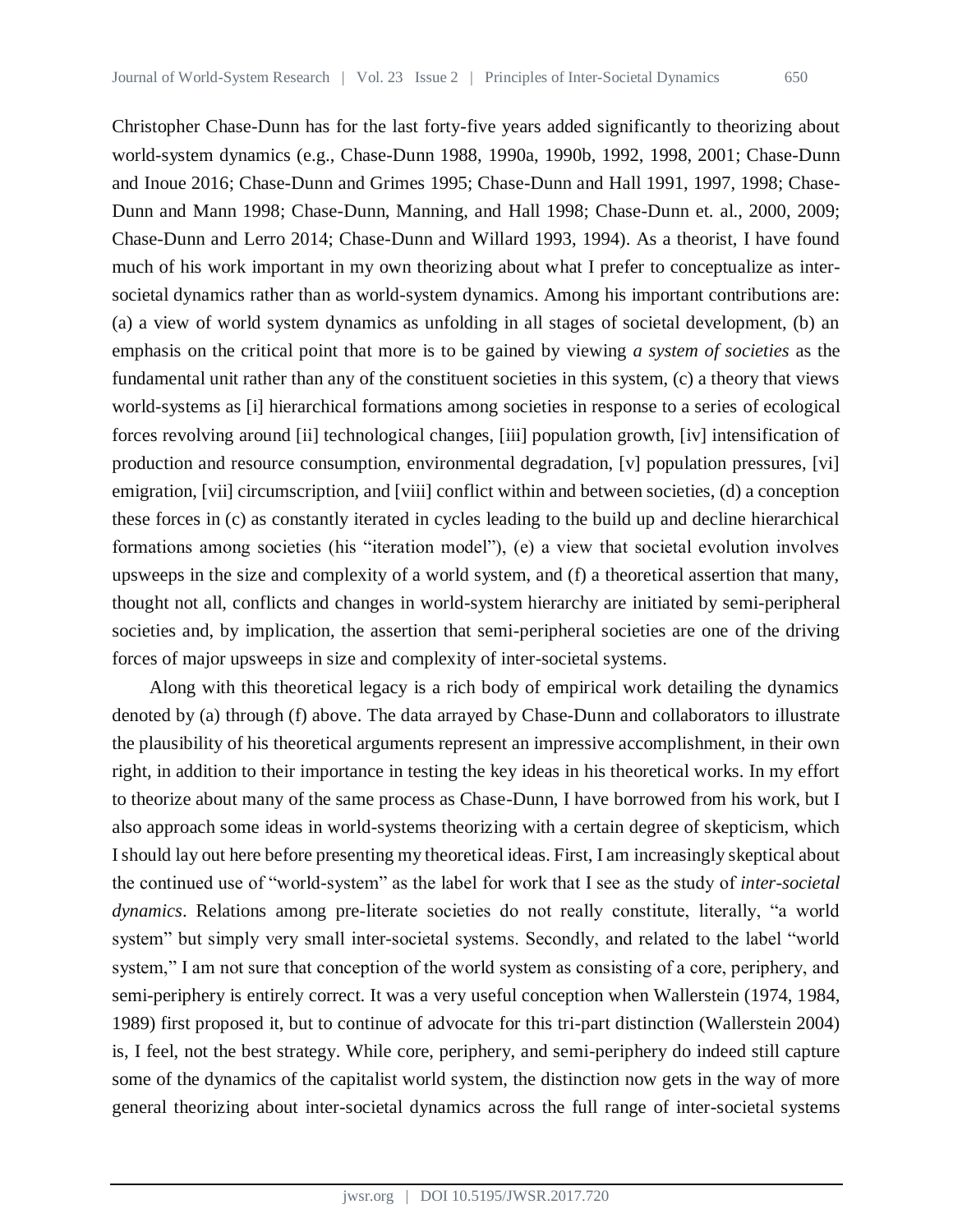today and, more significantly, in the past among pre-literate populations. Third, the implicit view of many world-system theorists that the current capitalist world-system is evolving toward a truly global society, organized by the principles of socialism, is more of an ideological hope than a likely empirical reality. It many ways, hoping for this longer-term outcome biases theorizing and leads to a great deal of selective attention to some but not all dynamics.

These points of skepticism are simply my views; and I am sure that most who conduct research and engage in theorizing within this world-system tradition would reject what are probably seen as irritating objections of an outsider. Still, I emphasize this skepticism here in order to clarify why I do not phrase my arguments in terms of a world-system vocabulary. I am not a world-system theorist but a general theorist who sees inter-societal dynamics as one generic and fundamental type of sociocultural formation in the human social universe, but hardly the only one and perhaps not even the most important one. Nonetheless, I certainly agree with Chase-Dunn's assertion that when inter-societal formations become the unit of analysis, a great deal more is explained than when focus is only on societal formations.

### **Conceptualizing Inter-Societal Dynamics**

I always preferred Wallerstein's and others' distinction between geo-political and geo-economic empires, but disagree with the implication that the former has been largely replaced by the expanding world-capitalist system. Geopolitical systems continue to emerge and collapse, with the Soviet Union being the best example. Other geo-political formations, such as contemporary China (built from what remained of the previous dynastic collapse), are often built up again through geopolitical conflicts and then solidified as geo-economic empires, but even contemporary China could collapse again, as it has a number of times in the history of various dynasties. And in fact, one would build an argument that this will be China's fate in the long-run. Thus, both geo-political and geo-economic systems cycle to some degree: they are built up, only to stagnate, and eventually collapse and then be rebuilt through geopolitical as much as geo-economic action. Since this has cycling has occurred throughout human history, especially over the last 10,000 years, the "end of history" argument of world systems theorists that a world society is in the future are no more accurate that "end of history" arguments of twenty-to-forty years ago (e.g., Fukuyama 1992; Parsons 1964, 1966, 1971) that societies were headed toward universal political democracies. Chase-Dunn's iteration model would support this note of skepticism, as would his analysis of upsweeps, followed by declines, although Chase-Dunn nonetheless seems to hold out hope for one final upsweep to world-level socialism.

Thus, I begin my own theorizing by retaining the older conception of inter-societal relations as revolving around varying patterns of geo-politics and geo-economics as well as the view that these types of formations are built up, only to eventually disintegrate *in perhaps an endless cycle*.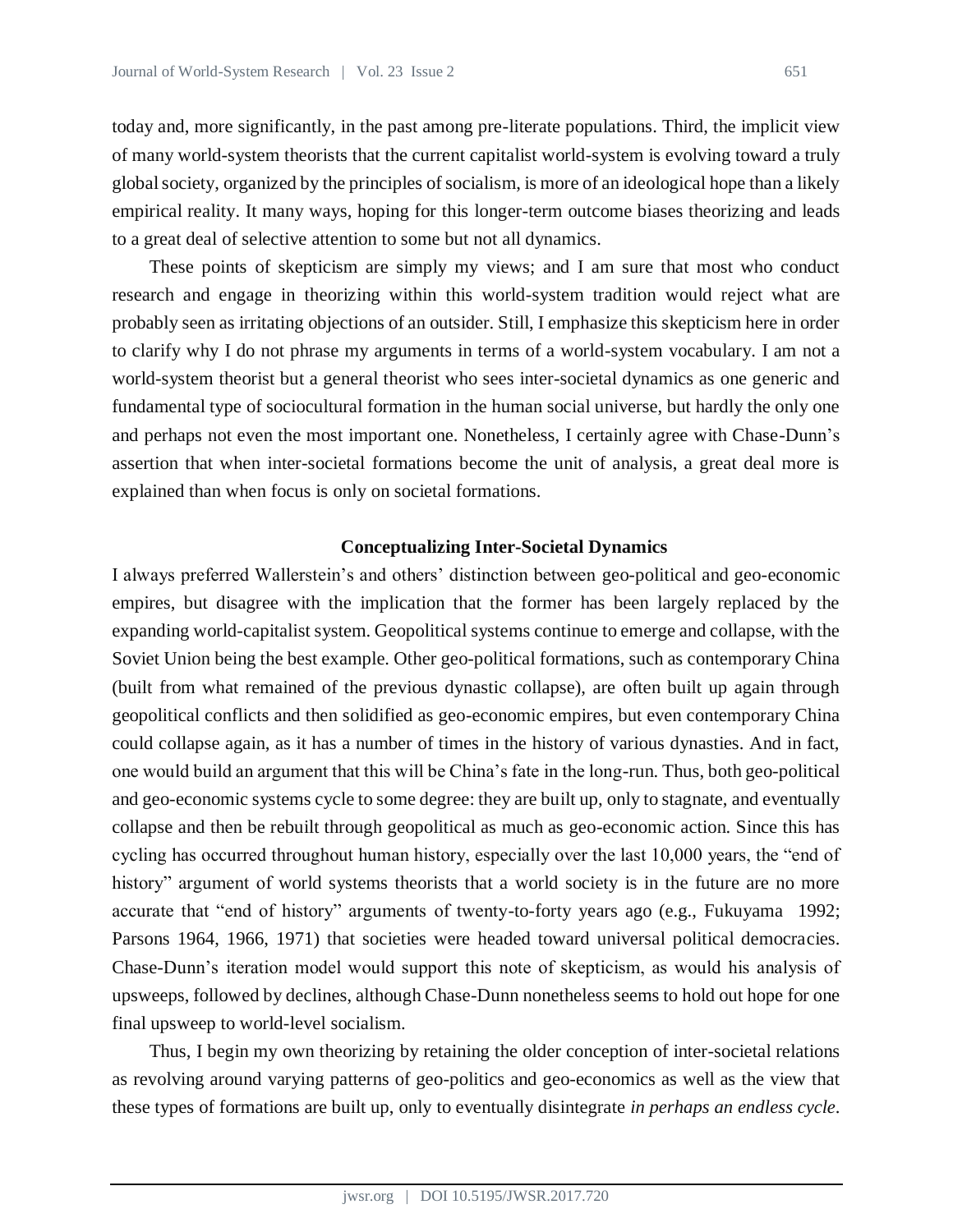And, I do not see the present set of geo-political and geo-economic systems as an end-of-history exception. It is far more likely, empirically, that the appearance of movement toward a global society are just that—a somewhat elusive appearances that will, like all of its historical predecessors, de-evolve from warfare and, in the present era, from unstable dynamics that are inherent to capitalism.

Thus, for me, theorizing on inter-societal systems should focus on those conditions that increase the scale and size of geo-political and geo-economic systems, and conversely, those conditions that cause their disintegration and de-evolution to smaller-scale sociocultural formations. The notion of iteration and upsweeps in Chase-Dunn's theorizing would suggest this same conclusion, but as noted, a more ideological agenda sneaks into his and others' theorizing with hopes that the contradictions of capitalism on a global scale will finally usher in Marx's revolution. More likely, I think, is disintegration of the existing world system to something less integrated than it is today, with very active geo-political and geo-economic dynamics ruling a conflict-ridden world. But, my assertion of this is only an extrapolation from history, and extrapolation is not the best way to develop a theory. It is a better strategy to focus, instead, on fundamental and generic dynamics driving inter-societal formations and, then, to theorize about their operation. This is the strategy that I employ here.

# **The Dynamics of Geo-Politics**

Herbert Spencer (1874-96) was the first social theorist working self-consciously as sociologists to emphasize *inter-societal selection* as an important dynamic in the movement of sociocultural formations from simple to more complex forms. His famous phrase—"survival of the fittest" was first uttered in 1851 in *Social Statics*, before he turned to sociology and eight years before Darwin (1859) published his famous work on natural selection. When Spencer finally did turn to sociology in the 1870s, he tended to use this phrase to describe warfare among nations. War is a competition among societies for territorial space, human labor and wealth, or any resource seen as valuable. Wars are typical won, he argued, by larger, more technologically advanced, and political organized populations over those who are smaller, less technically advanced, and less politically organized. While the loser in a war can be vanquished or extinguished, more typical is some mode of consolidation—ranging from merging of societies into various forms of coercive economic and political domination to cooptive extraction of key resources. The end result is that the consolidated society or inter-societal system is larger and more complex, and for Spencer, this meant that warfare furthered societal evolution. And, he emphasized that geopolitical formations need not be large, but they generally are larger than before war began. Indeed, he saw conflict among preliterate societies as one force driving the initial phases of societal evolution from simple to more complex forms. Long before Spencer was the work of Ibin Khaldun who explained the dynamics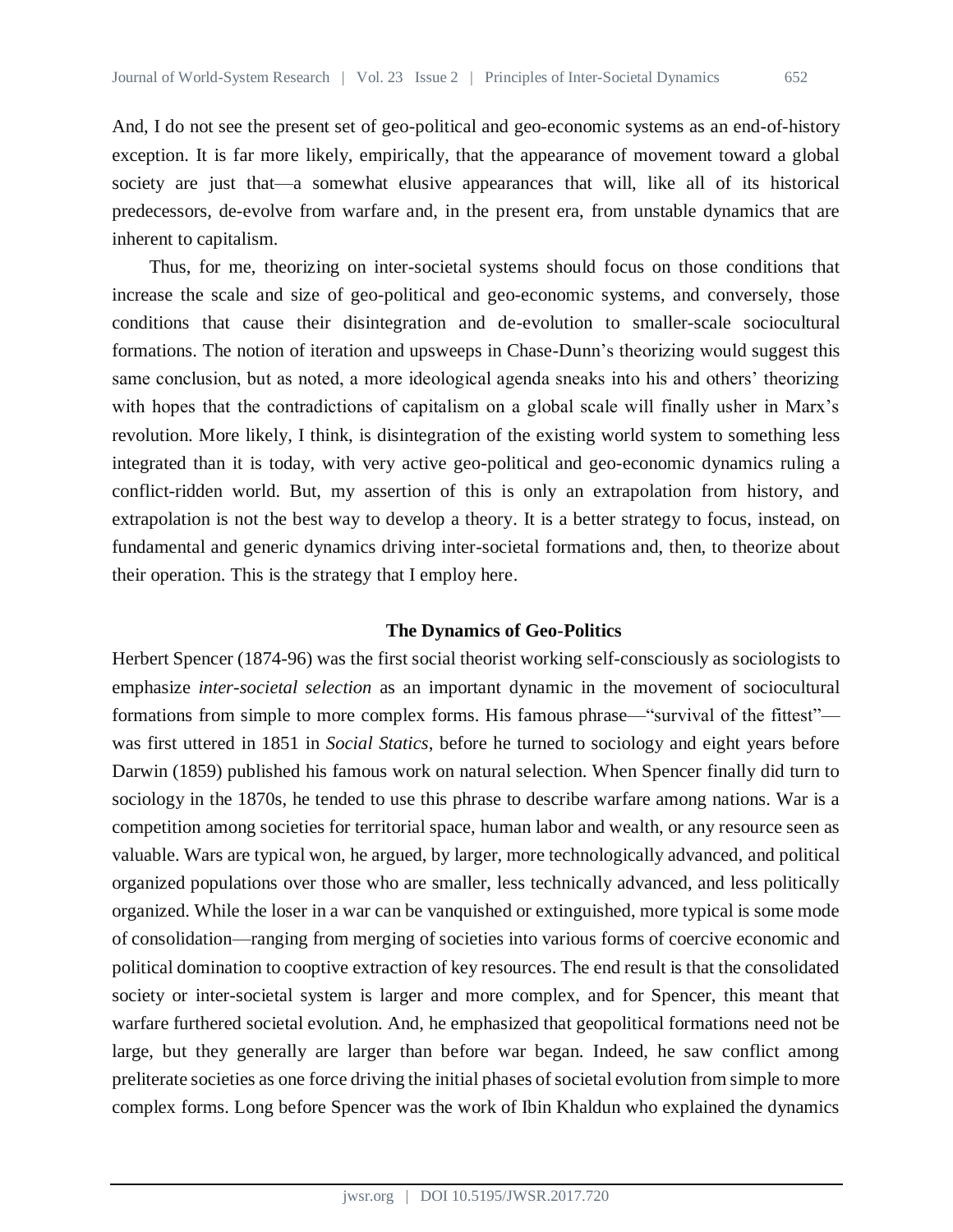of empire formation and collapse of dominant societies in the middle east as a process whereby empires are built up through conquest, reach a peak, and then decline, only to be conquered by another society that then initiates what Khaldun saw as a four-generation cycle of rise and fall. Peter Turchin's recent work begins with Khaldun's emphasis on solidarity as the key to winning wars and sustaining empires; and in a series of stunning theoretical treatises (Turchin 2003, 2013; Turchin and Nefedov 2007), Turchin has argued that warfare is both a destructive and, like Spencer, a creative force because, in the end, it increases the scale of sociality and cooperation in evolving societal formations. Like Khaldun, he sees many of the dynamics of war as cyclical, with societies on the marginal steppes outside of an existing empire often revealing more social solidarity and often new technologies of warfare (such as the Mongols' use of the horse) that enable them to conquer larger empires on downside of the "Khaldun cycle"—an argument that is similar to Chase-Dunn's assertion that new hegemons in world systems often come from the semiperiphery and through conflict or economic competition reshuffle the hierarchy of a world system (Inoue et al., 2016).

Borrowing from Goldstone (1990), Turchin and Nefedov (2009) develop Khaldun's argument that that population growth sets into motion a series of related events causing disintegration of an empire over time, but in their case, they often posit a much longer cycle of, in Chase-Dunn's (1997) words, "rise and demise." In agrarian societies, a series of related events set into motion the "demise" side of the cycle that is generally set into motion by population growth, resource scarcity, price inflation, escalated costs to the state, state borrowing, elite expansion and demands for patronage, falling real wages, rural poverty, migration of restive young-age cohorts to urban areas. All of these cascading processes work to cause a polity to fail, whether from internal revolt by commoners and/or by elites or from external conquest by another polity. Turchin extends these ideas, viewing them as a cycle that occurred in not only agrarian societies, but also in other historical epochs, thereby allowing for a more general theory of cultural evolution (Turchin 2013). His models contain many of the same forces as Chase-Dunn's, emphasizing the relationship among population growth, environmental degradation, reduced carrying capacity of the environment, and internal fiscal stress on an existing hegemon which, in turn, leads to increased inequality and reduced solidarity, thereby making an existing empire vulnerable to invasion and conquest. And while conquest has an integrative phase that builds up productivity and solidarity, this phase eventually turns into stagflation, thereby initiating the downward part of the cycle. All of this is quite reminiscent of Chase-Dunn's iteration cycle, which applies across all types of societies, not just the agrarian empires that have been Turchin's focus until his recent book on *Ultra Society* (Turchin 2013).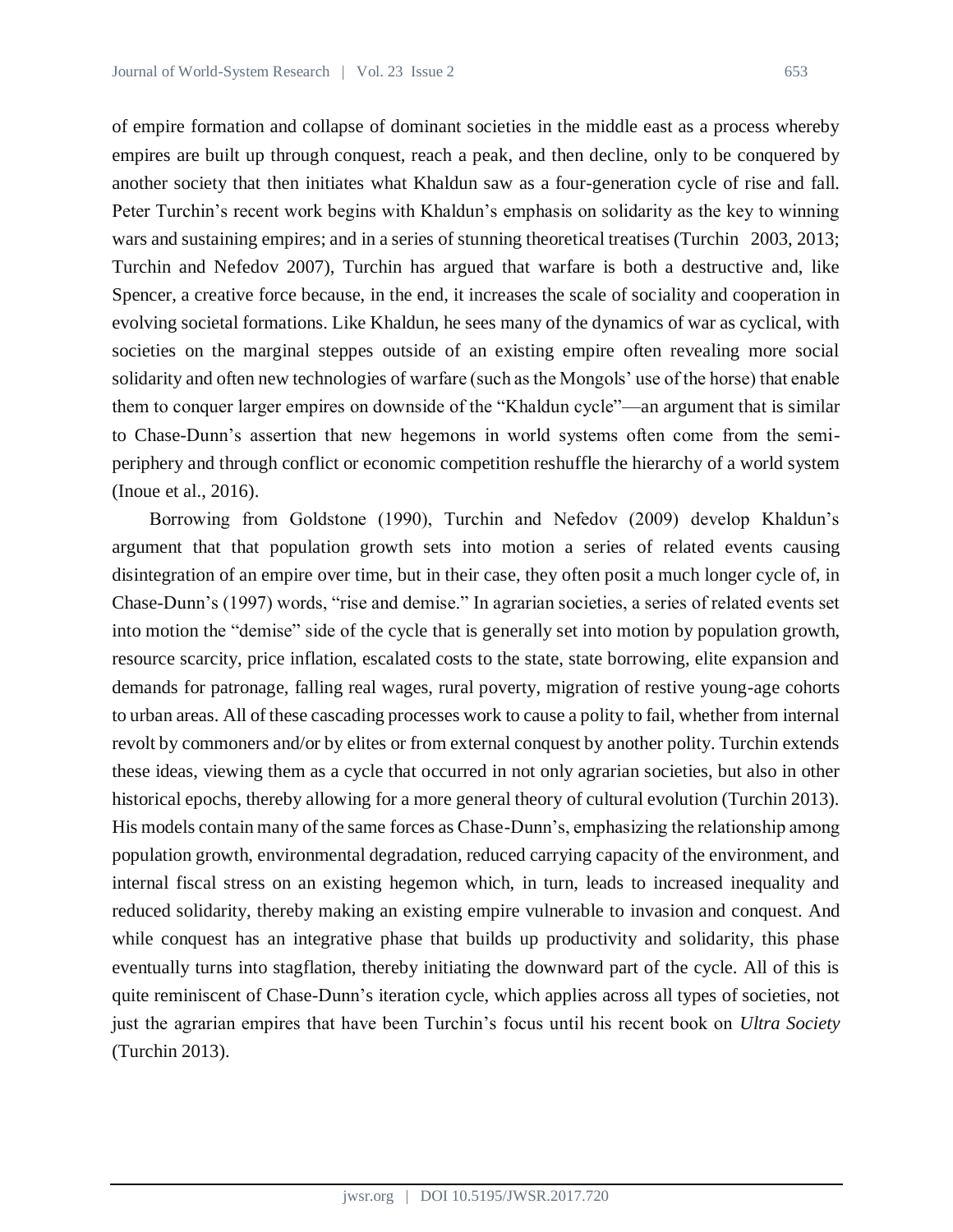### **Modeling Empire Formation and Collapse**

Like Carneiro (1967, 1970) as well as Chase-Dunn and Hall (1977), I see circumscription has often part of the dynamics of empire formation. Warfare generally begins occurs between societies that have become circumscribed in space; and if one society or several societies are conquered by another, more innovative society, the new empire can initiate an upsweep, as Chase-Dunn argued, increasing circumscription and, thereby, making warfare likely to continue in cycles like those outlined by Khaldun and Turchin, or Chase-Dunn with his emphasis on iteration. In Figure 1, I outline a model that I have used in the past (Turner 2010: 295) but modified to take account of Chase-Dunn's and Turchin's arguments. Like Spencer and Carneiro (1970, 2015), I see population growth, increasing production, increasing regulation through polity, and territorial expansion as inherently related in the social universe. Population growth generates what I have termed "Spencerian selection pressures" (Turner et. al. 2017; Turner and Abrutyn 2016) because population growth forces members of a growing population to find to means and modes for (1) increased production, (2) consolidation of the four bases of power—coercion, administration, symbols, and material incentives—into a larger, more centralized polity, and (3) development of distributive infrastructures for moving people, resources, and information about a territory and across sociocultural formations. And, with high circumscription of a population, this consolidation increasingly forms around the coercive and administrative bases of power causing mobilization of a population for conflict with neighboring populations.

Success in war comes with a larger coercive force, with more advanced military technologies, and higher levels of solidarity among members of a society and its coercive forces. With success, however, *logistical loads* on a conquering society increase with respect to controlling larger territories of defeated populations holding resentments—all of which generally increase the ratio of coercive/administrative bases of power over incentive/symbolic bases. As these loads increase over time, a hegemon becomes vulnerable from revolt from within and/or conquest from other populations, but just *how* vulnerable an empire becomes is dependent on the dynamics outlined in the model presented in Figures 1 and 2. Figure 1 outlines the complex dynamics that I see as involved in a society initially mobilizing for warfare. For many, such models appear too complex, especially those interested with explaining variance in data with a few key equations. There is nothing wrong, of course, with such efforts, but the key forces involved—say, warfare—are part of *a much larger set of interacting forces* that feed forward and reveal reverse causal effects. Thus, Figure 1 is an example of the kind of modeling that I prefer, even if it is not as parsimonious as most modelers seek to build.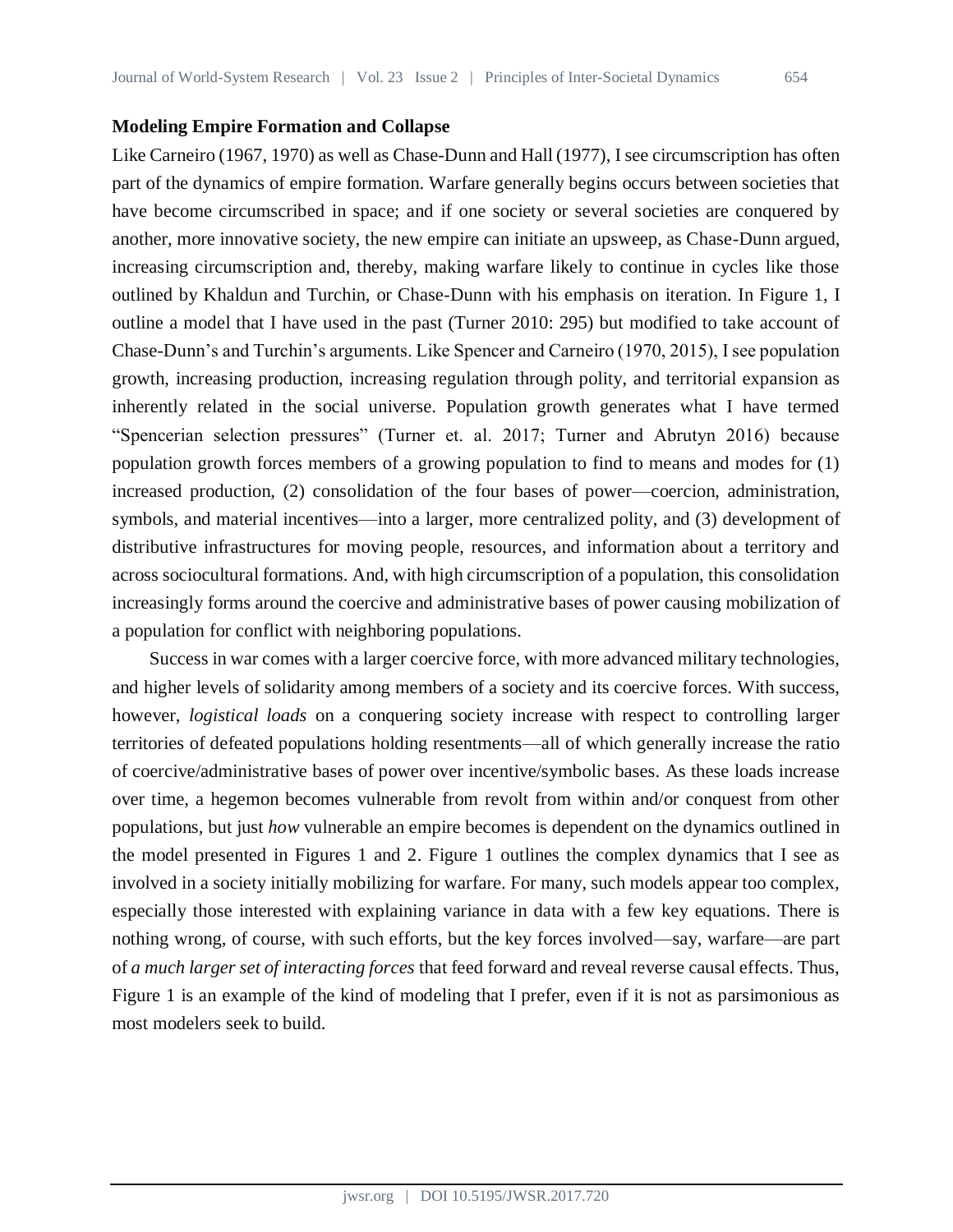

jwsr.org | DOI 10.5195/JWSR.2017.720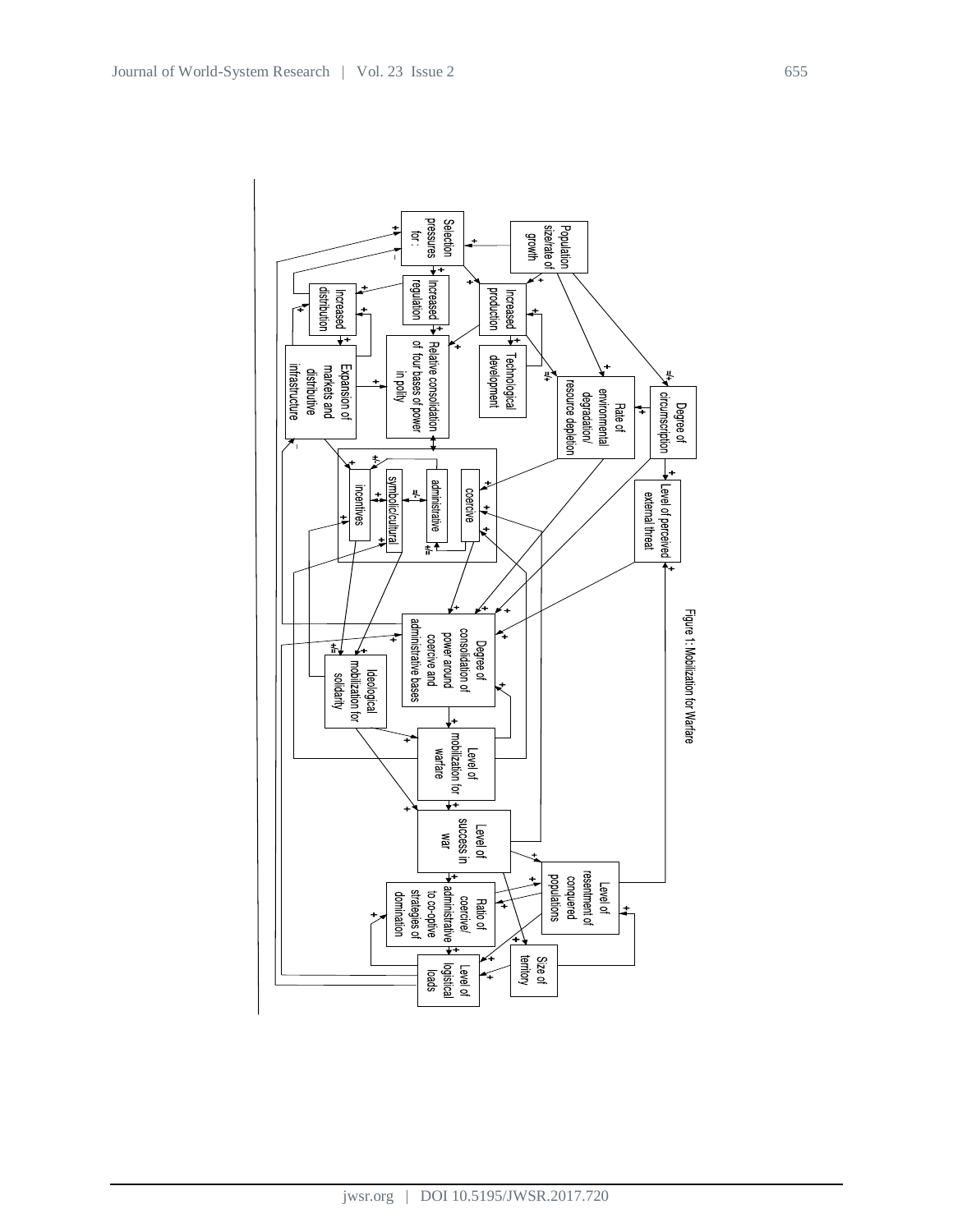Time flows from right-to-left, and in the model in Figure 1, with population grown and high rates of population growth initiating the processes denoted in the middle row. Population growth always generates selection pressures on individuals and corporate actors to increase the level of differentiation along three fault lines of all sociocultural formations: production, regulation, and distribution. Large populations require more capacity to produce, to distribute, and to regulate and coordinate individuals and corporate units.

Increased production comes from technological innovations as they allow more goods (and services) to be produced; increased regulation comes from the consolidation of a polity and its centralization around the four basic bases of power (Turner 1995). If production has caused environmental degradation under conditions of high circumscription, neighboring societies are often seen as a threat, and along with environmental degradation and circumscription, the consolidation of power tends to revolve around its coercive and administrative bases of power in order to address external threats, and potentially internal threats from its own population. This kind of consolidation biases decision making—as Spencer emphasized—toward mobilization for warfare; and symbolic or ideological bases of power, coupled with incentives as yet another base of power, also become biased for inducing members of a population to accept an ideology legitimating warfare that, in turn, lead to the mobilization of the population in general to support warfare and, more specifically, to increased solidarity among those who must fight the war--as Khaldun had emphasized.

Success in war is dependent on historical conditions but, in the end, a larger, better organized, more technologically advanced, and symbolically (ideologically) unified population will generally win wars. And, once a society has success in warfare, reverse causal dynamics encourage further consolidation of power around its coercive base, leading to more coercive/administrative strategies of domination over cooptation strategies employing the manipulation of material incentives for those conquered. Cooptive strategies, where institutional systems and elites are left in place but taxed in some way, are more complex and dynamic but they generally allow for longer periods of control over other populations—with the Roman Empire being a prime example. But, most hegemons in an inter-societal system rely upon the coercive/administrative bases of power and, thereby, increase logistical loads for control of a restive population; and coercion and administration are very expensive forms of domination and generally will cause fiscal crises, while generating more resentments to the extent that those conquered are heavily taxed to support their own domination by coercive forces and tight administration of an external hegemon. Also, as an empire gets larger, it encounters dramatically increased logistical loads for controlling territory, as existing distributive structures eventually prove inadequate and as the number of "boots on the ground" required to maintain regulatory control continues to increase and stretch fiscal resources of the dominant actor in an inter-societal system. Thus, as the dynamic of conquest play out, they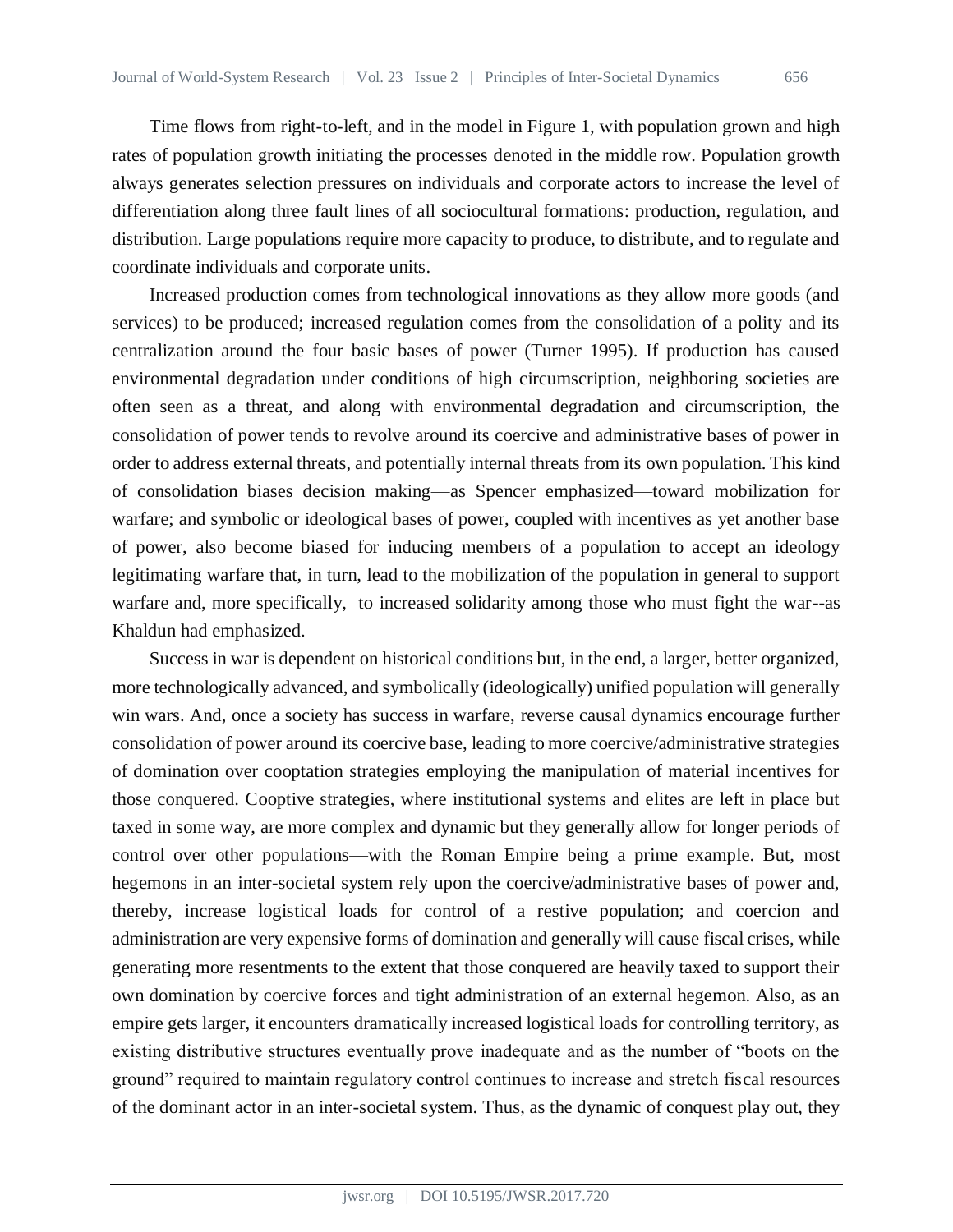set into motion reverse causal effects that generally increase the reliance on coercion and tight administration (and the costs thereof, especially as resentments arise from those conquered); and coupled with increasing size of the system of domination, the logistical loads, including fiscal loads, begin to erode the coercive and ideological bases of power of the hegemon and, thereby, the commitments of its own population. The result is that the empire formed can simply collapse, or be restructured by another advancing military power.

Figure 2 selectively emphasizes some of the forces outlined in Figure 1, while adding some additional considerations about the conditions increasing the size of a geopolitical formation built around warfare. The key is mobilization of coercive power which is a function of the overall size of the population available for military activity, the technological sophistication of armaments, and the level of solidarity among a society and, especially, its coercive forces; and if all of these forces are high, then the likelihood of success in war increases. The level of distributive structures is also important, particularly modes of moving coercive forces, information, and resources about a territory. Thus, distributive infrastructures become critical in determining how large an empire can become. The capacity to move information and resources rapidly to sustain armies using advanced military technologies and revealing high solidarity can overcome some of the logistical problems of controlling territories. Further, the extensions of markets across a territory controlled by a hegemon, as well as the territories of other societies outside its direct control, is also critical in supplying coercive and administrative branches of polity. And, if a dominant society can use more co-optation relative to coercion and tight regulation, it can reduce logistical loads stemming from cultural diversity and resentments among conquered peoples.

The problem, however, is sustaining cooptation in the face of pressures generated by episodic resistance from conquered populations because such resistance inevitably causes escalated control by actors in the coercive and administrative branches of a conquering polity. The final problem facing expanding empires is that they increasingly are likely to come up against another advancing empire (Collins 1981) in a showdown war that they can lose or against societies with sufficient capacity to hold off further advancement by an empire that is logistically challenged by mounting problems of controlling large, diverse subpopulations spread across a larger expanse of territory. Once empires begin to lose battles or just stall out against resistance, they are increasingly seen as "not "winning." This perception can quickly erode a polity's legitimacy at its home base (Weber 1922; Skocpol 1979), while the conquered populations can begin to be less intimidated by a stretched out polity and, as result, engage in disruptive activities that further expose coercive and administrative weakness.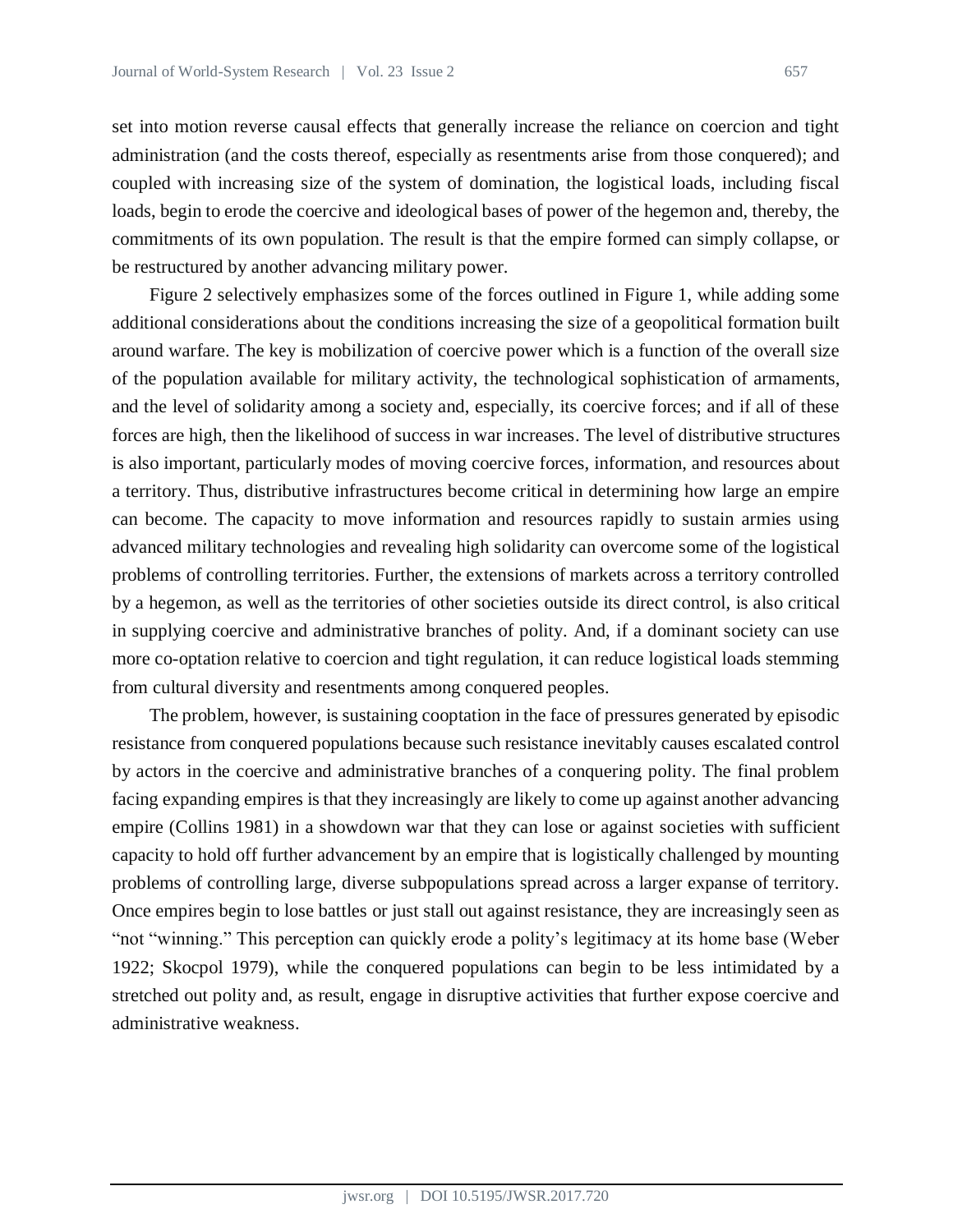

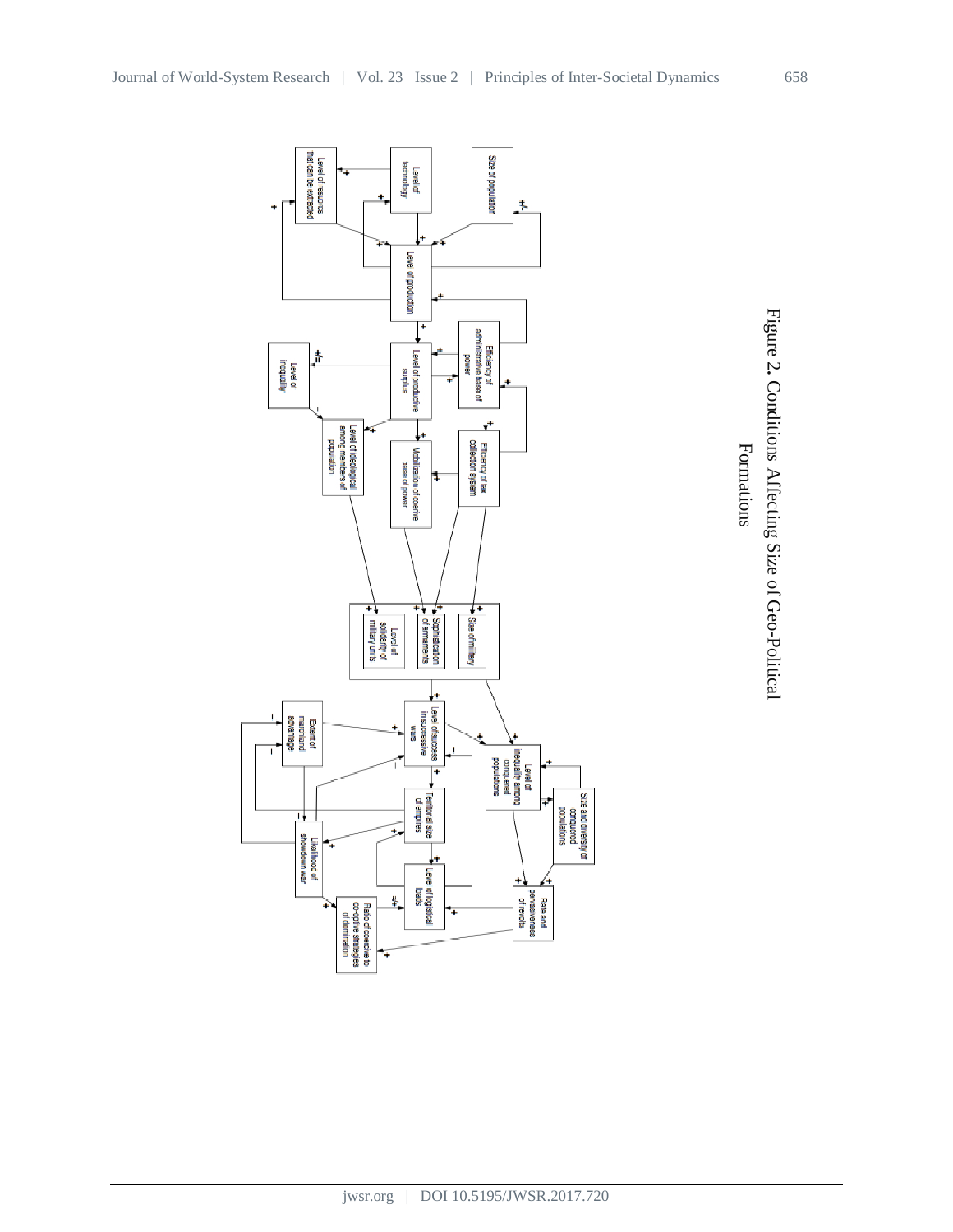The result is that an empire can begin to pull back, or simply be over-run by internal revolts or by another societies that is organized coercively and administratively for conquest.

Large empires have thus historically been difficult to hold for more than a comparatively brief period of time because of the inherent problems of controlling larger, diverse, and restive populations at many hot points across a large territory. More cooptive empires relying upon distributive and incentive systems to control large, diverse populations can last longer but they always suffer from the complexity of sustaining dominance while allowing existing institutional systems and their leaders, as well as cultural systems, to remain largely intact. Cooptation cuts down on logistical loads of the conquering society but, at the same time, makes it vulnerable to manipulation and quiet revolts that erode the power of the dominant society, unless it retains a strong coercive and administrative presence that, in turn, generally pushes for less cooptation and more coercive and centralized administrative control which, of course, dramatically increases logistical loads revolving around social control as well as fiscal problems in financing coercive and administrative control.

#### **Principles of Geo-political Dynamics**

Models like those in Figures 1 and 2 are not easily tested as a whole, but they are amenable to simulations that allow for assessment of their plausibility. Moreover, any subset of direct and reverse causal sequences in the model is testable empirically. The reason that I draw such models is because the world is complex; there are direct, indirect, and reverse causal dynamics operating even when the goal of a theory is to explain geo-political mobilization, expansion, and collapse. Often the effort to explain variance, *per se*, leads to highly parsimonious models that explain a great deal but these models often ignore the many causal forces in play, and if explaining variance is all that counts, then more complex models are unnecessary. However, if understanding of the complex interactions of the forces in play is the explanatory goal, then we are forced to produce more complex models.

One way to simplify somewhat complex models is to develop abstract propositions delineating the generic conditions under which key dynamics increase or decrease. Thus, models like those in Figures 1 and 2 can be "translated" into propositions; and in fact, new variables can be introduced in such propositions that, if desired, can be expressed as equations. In this way, a more robust way to assess variance on outcomes, such as geo-political mobilization, expansion and growth, and decline, can be explained more parsimoniously but not at the expense of ignoring key causal relations. It is still useful to develop abstract models as well in order to tease out causal connection that, inevitably get lost in equations, even the more complex equations that emerge from abstract principles to be delineated below.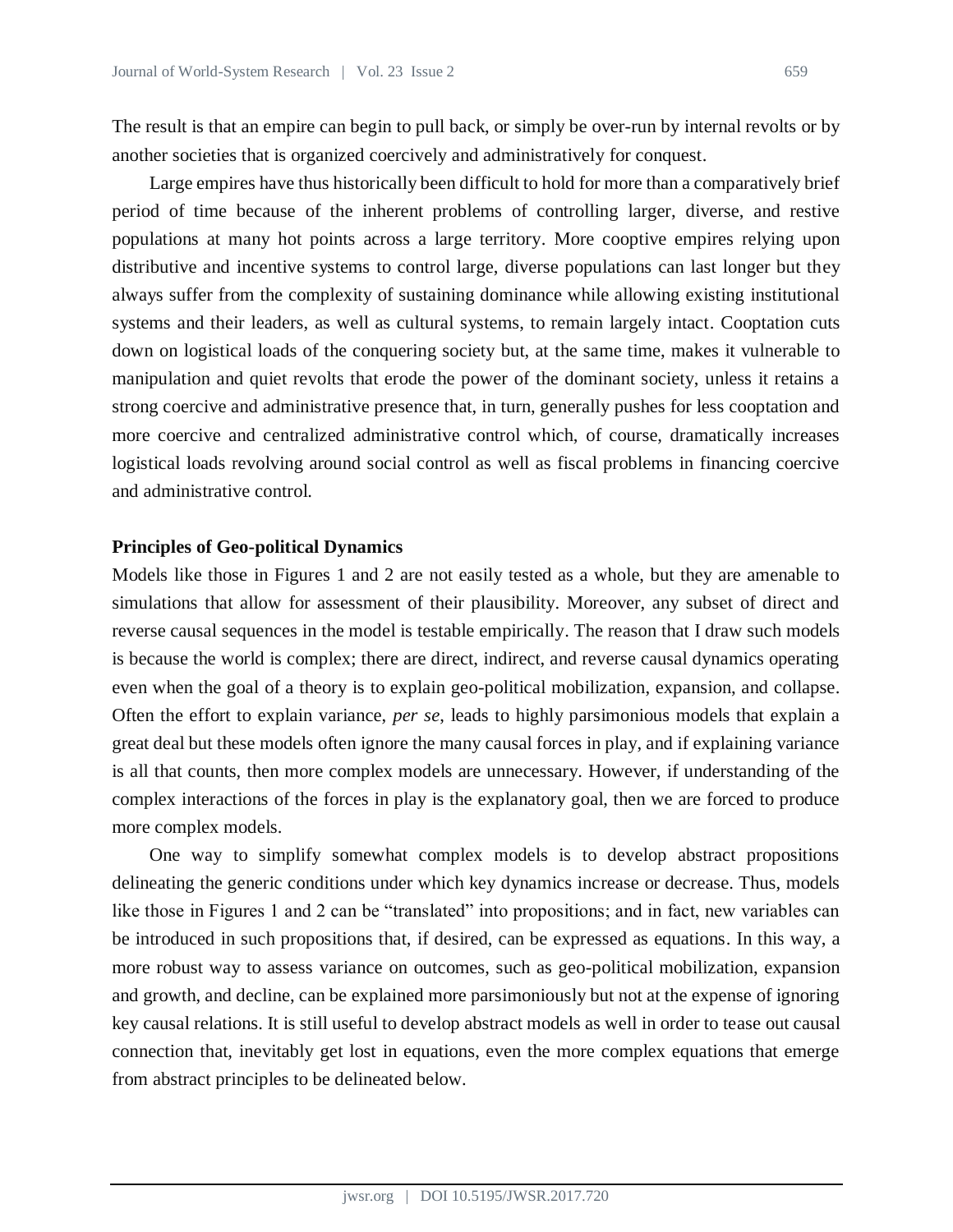*Geo-political Mobilization.* We can begin with how geo-political formations initially take form, as actors in a society mobilize for warfare with another society or set of societies. Thus, we can state principle 1 in the following manner.

1. The potential for geo-political mobilization by one society for territorial expansion through conflict with another or other societies is an additive function of:

- A. The capacity of a society to consolidate bases of power into a polity as an autonomous institutional system, with this capacity being and multiplicative function of:
	- i) the absolute size and rate of growth of its population
	- ii) the level of economic surplus and wealth generated by a population
	- iii) the degree of circumscription of a society by neighboring societies, coupled with the level of resource depletion and environmental degradation, as they increase the intensity of the selection pressures on political and economic actors to find new resource bases.
- B. The extent to which the culture and institutional systems of neighboring societies are view by key actors in polity, economy, and religion as an external threat, with the perceived threat being an additive function of:
	- i) the level of economic competition among actors in the economic domains of neighboring societies
	- ii) the level of political competition and/or military mobilizations among a set of neighboring societies
	- iii) the rate and intensity of past conflicts with another society or set of societies
	- iv) the degree of perceived divergence in values and ideologies, particularly religious ideologies, with those of another society or set of neighboring societies
- C. The level of potential internal threat perceived by actors in polity which, in turn, is a negative function of rates of mobility across social class line, while being a positive and multiplicative function of:
	- i) the level of economic inequality
	- ii) the degree of class formation
	- iii) the extent of cultural differences among social classes
	- iv) the linearity of rank orderings of classes
	- v) the rigidity of barriers and boundaries to mobility across classes
- D. The historical extent to which centralization of power has been around the coercive and administrative bases of power which, in turn, is a positive and multiplicative function of 1- C and 1-D above.
- E. The historical propensity and capacity of the existing polity to use its symbolic (ideological) base of power to formulate legitimating ideologies for conflict by polity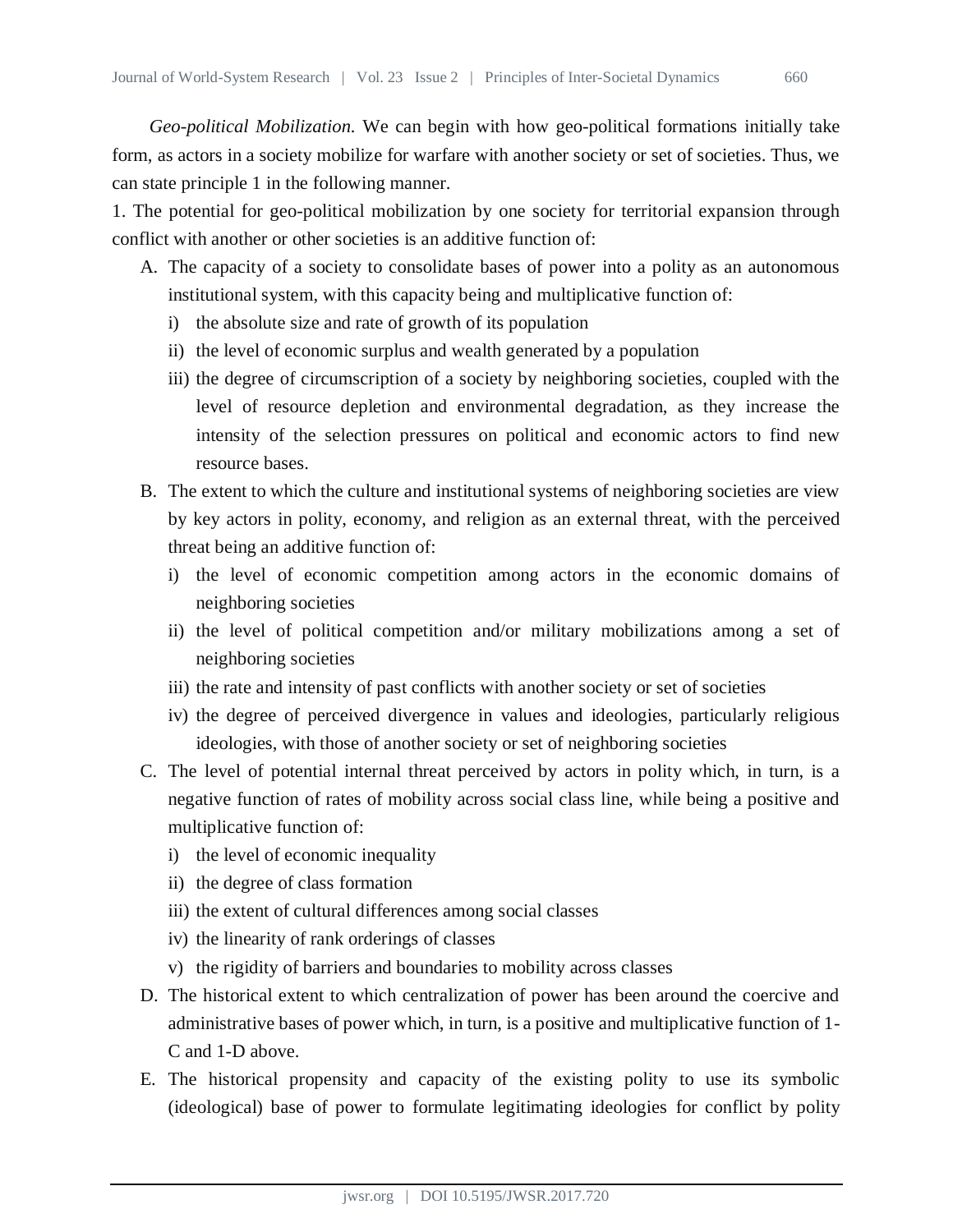which, in turn, is a positive and additive function of 1-C, 1-D, and 1-E above, while being a negative function of the extent to which polity has historically used the manipulation of incentives through markets and legitimating ideologies emphasizing autonomy of actors to pursue self interests.

*Intitiation of Territorial Expansion.* To some degree, mobilization for warfare biases perceptions of the range of options and alternatives that are available to actors in polity. Such biases thus increase the likelihood of decisions to initiate conflict with other societies and, thereby, to expand territory and the resources to be gained such territorial expansion.

2. The likelihood that the polity of one society will initiate conflict and attempt territorial expansion is an additive function of:

- A. The conditions listed under 1-A, 1-B, 1-C, 1-D, 1-E, and 1-F.
- B. Perceptions (whether accurate or not) by actors in polity that they have a productive advantage over potential adversaries for financing military operations.
- C. Perceptions by actors in polity that their base of symbolic power is potentially eroding from inequalities and internal threats.
- D. Perceptions that success in conflict and access to resources can restore their base of symbolic (ideological) power and, through the increased capacity for patronage to members of the home population, expand their material incentive base of power as well.
- E. Perceptions by actors in polity that they possess a marchland advantage *vis-à-vis* neighboring populations.

*Success in Warfare.* It is, of course, one thing to perceive that success in warfare is possible, and often leaders of polity misperceive the likelihood of success and/or feel the inertial pressures of the dynamics listed in Principle 1 and, hence, feel that they have little alterative but to initiate warfare. Principles 3 delineates come of the conditions that increase the likelihood a society will be successful in war with its neighbors.

3. The likelihood that a society will be successful in conflict with other societies is an additive function of:

- A. The capacity to mobilize coercive forces superior to those of adversaries which, in turn, is an additive function of:
	- i) the relative size of a population and its availability for recruitment
	- ii) the level of internal solidarity within units of the coercive base of power that, in turn, is a function of the degree of consensus over the ideologies used to mobilize the symbolic base of power across the whole population or, strategically, to important subpopulations in a society
	- iii) the level of military technology relative to adversaries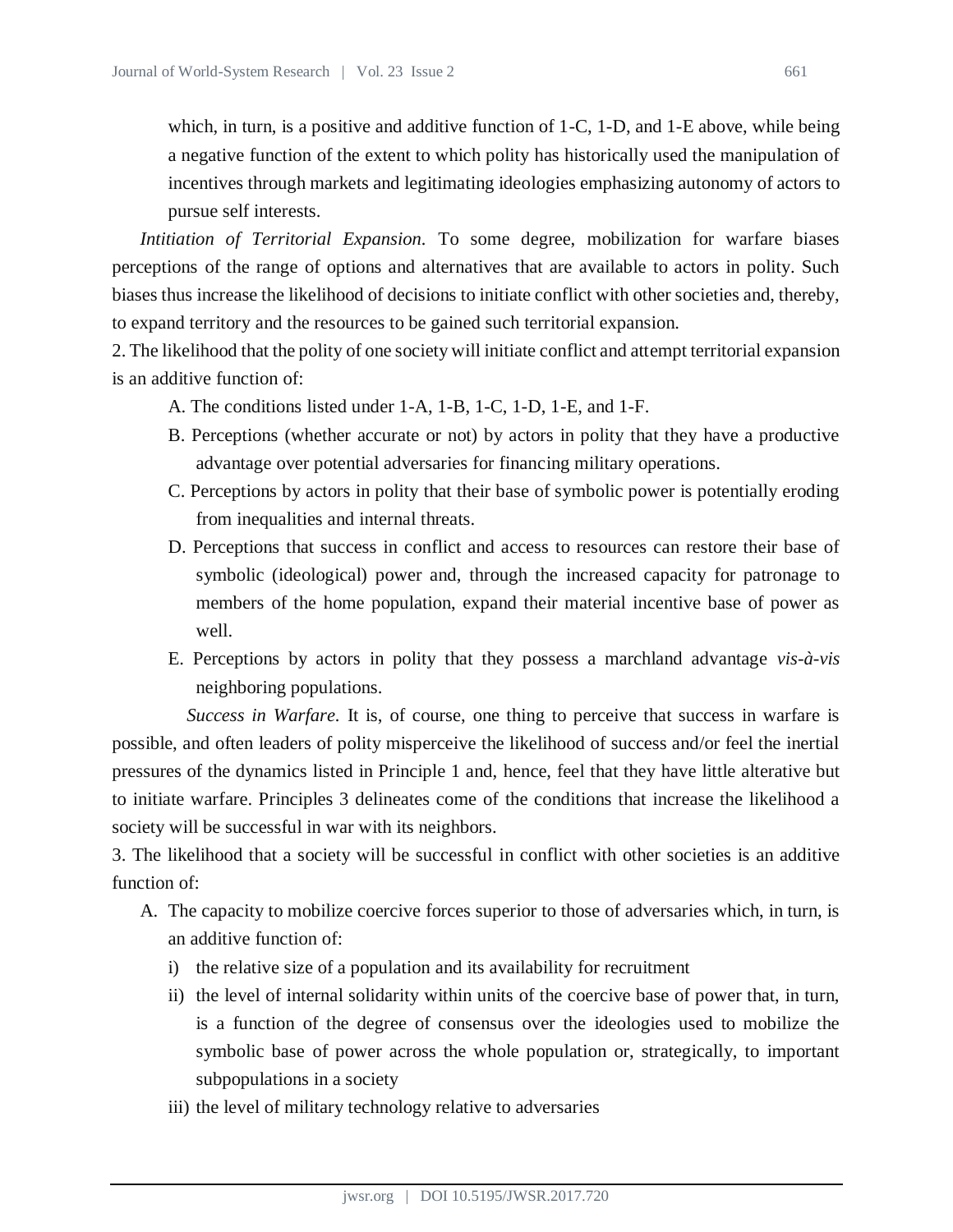- iv) the level of wealth to support and sustain military activities and to purchase military hardware which, in turn are a additive function of:
	- a. overall size of economic production
	- b. level of per-capita productivity
	- c. degree of efficiency of the tax collection system
	- d. level of liquid income and wealth that can be taxed
- v) the level of development of infrastructures to move resources, personnel, information, and military hardware across territories
- vi) the level of transportation technologies and the resulting transport units for moving personnel and armaments across territories
- B. The degree to which a marchland advantage exists for initial conflicts as well as the extent to which this advantage can be sustained in conflict with successive adversaries.

*Size of Geo-political Formations.* Conditions allowing for success in conflict are also critical to sustaining the resulting geo-political formations. Yet, winning successive battles does not assure that an emerging hegemon can retain territories, and so, we need an additional principle of what allows a geo-political formation to become large, followed by one on the stability of geopolitical formations once established. As the propositions below outline, controlling territories for longer periods of time is a difficult-to-achieve balance between (a) implentating cooptation based on material incentives and (b) using superior coercive-administrative power as a background threat, without over-using coercive-administrative power that, in turn, will shift control strategies away from cooptation and use of the material incentive base of power. For, superior coercive power almost always will, over time, erode the effectiveness of cooptive strategies and eventually increase logistical loads and costs of sustaining a large empire.

- 4. The overall size of a geo-political formation is an additive function of a polity's capacity to:
	- A. Employ cooptive strategies of control over conquered populations relative to coerciveadministrative strategies of control which, in turn, is an additive function of:
		- i. the ability is recruit members of conquered populations into administrative structures engaged in taxation, monitoring, and policing of their own populations
		- ii. the willingness to tolerate and encourage a high degree of autonomy in indigenous institutional systems, particularly polity, law, economy, and religion, of conquered populations
	- iii. the willingness and ability to convert a geo-political formation into a geo-economic formation (see principles of geo-economics below) that allows for development of the indigenous economy, particularly its means of production and its system of market distribution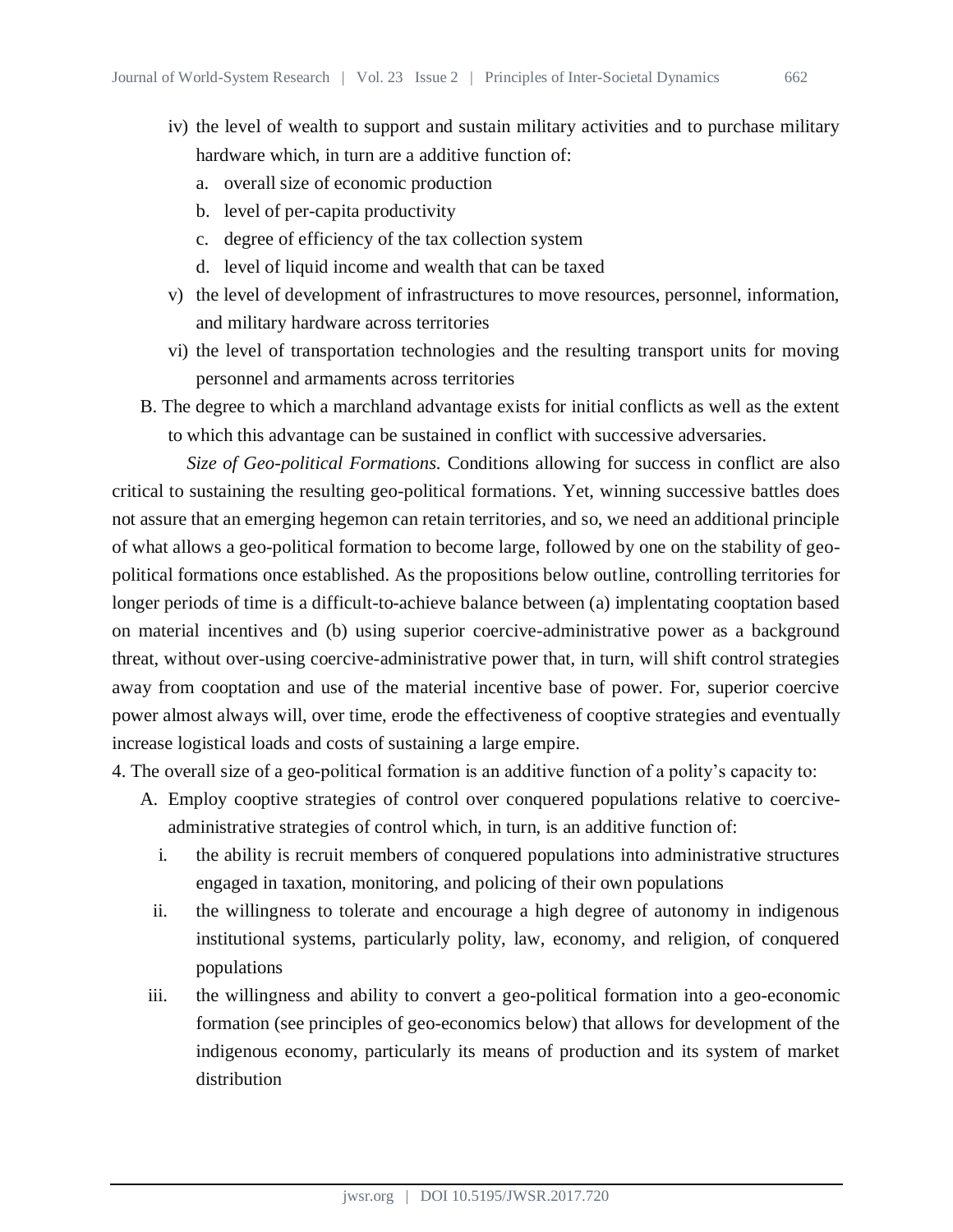- iv. the willingness to limit exploitive exchanges and economic dependency in geoeconomic relations with conquered populations
- B. Maintain superior coercive and administrative power over conquered populations which, in turn, is an additive function of the capacity to:
	- i. prevent conquered or dominant populations from copying military technologies, armaments, and organization systems organizing coercive forces
	- ii. deploy sufficiently large numbers of military forces across dominated territories over long periods of time
- iii. construct and sustain distributive infrastructures that allow for rapid military deployment, growth of the domestic economy, and less exploitive market-based exchange relations between hegemon and conquered societies
- C. Sustain resource, productive, and marchland advantages
- D. Sustain legitimacy as the home base of a hegemon and, at the same time, legitimacy among conquered populations through mobilization of symbolic base of power incorporating ideological systems of indigenous populations of conquered societies
- E. Avoid a showdown war with another advancing polity
- F. Resist over-use and extension of control by coercive-administrative bases of power as logistical loads increase
- G. Negotiate from a position of potential use of coercive power in order to reduce revolts and other points of conflict with conquered populations as the populations to be governed increase in size, diversity, and spatial dispersion

*Stability of Geo-Political Formations.* As the above propositions suggest, it is very difficult to sustain the balance necessary for controlling large territories over long periods of time. Cooptation and use of material incentive bases of power often become unworkable if the conquered population is restive, while coercion-administrative bases of power increase logistical loads because of (a) resentments of those governed and (b) the costs of control across large territories. For this reason, very few large empires have last for a long period of time, with the average time much far less than 100 years. Exceptions like the Roman Empire are the result of sustaining a cooptive revolving around leaving institutional systems and cultures of those conquered largely in tact (while also retaining a decisive coercive advantage over indigenous populations). In contrast, most other empires have over-used coercion and tight administration and, as a result, have not lasted for long periods of time.

Part of the reason for this tendency for employing coercive control is, of course, that the polity of empires created by violence is structurally and cultural biased toward this form of control and another part is exploitive extraction of resources from indigenous populations gives hegemons options for manipulation of incentives among members of armies and administrative staff in the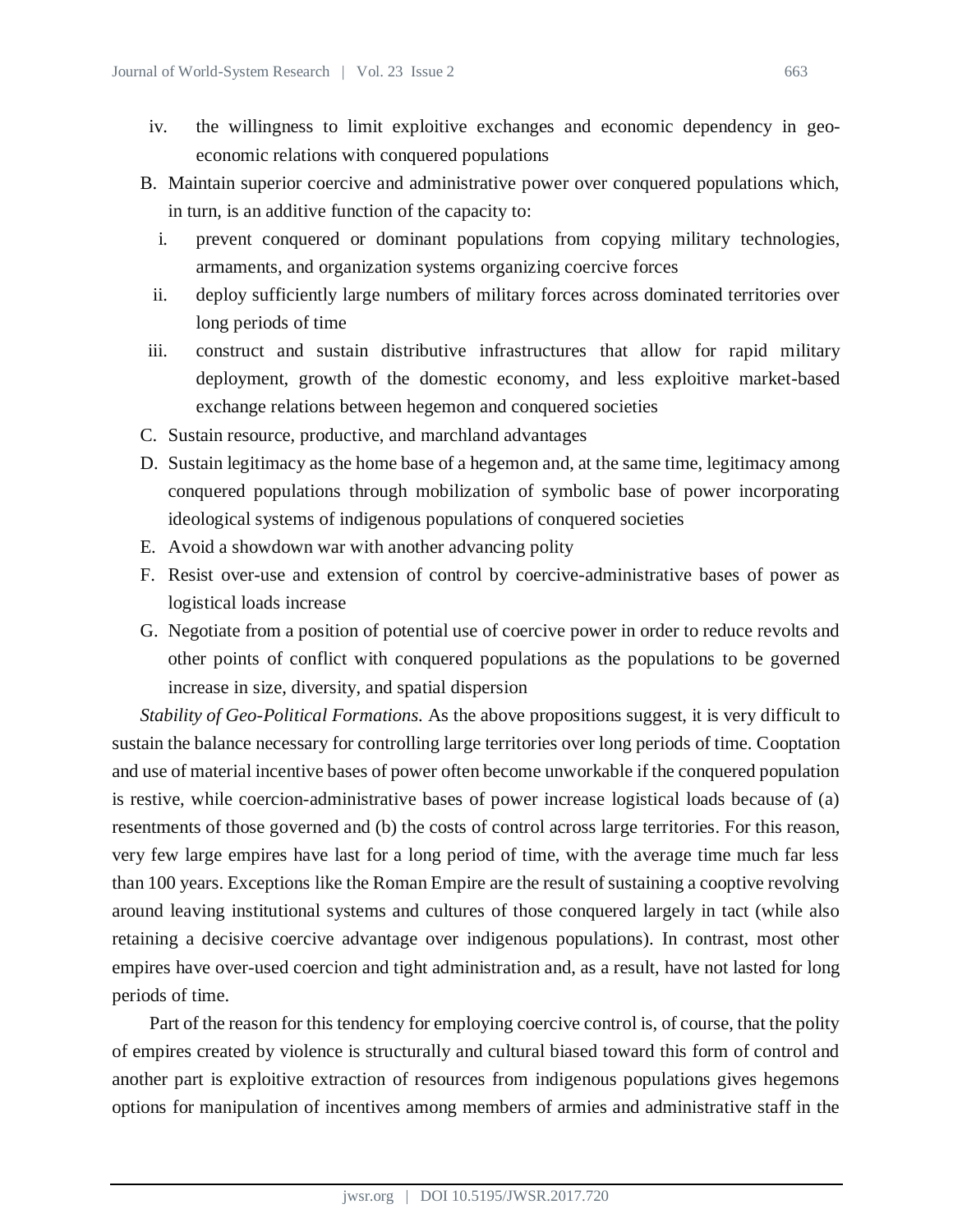field and to key subpopulations at the home base of an empire. The result is growing resentments, increasing logistical loads; and if the empire is large and spread across large expanses of geographical space, the costs of control eventually become too much. These logistical loads and costs only escalate exponentially when conquered territories are spread across oceans, as the Spanish and English learned in the Americas and as the British Empire soon learned for an empire where "the sun never set."

5. The degree of instability of a geo-political formation and the likelihood of its collapse back to its home base is an additive function of:

- A. The degree to which a dominant polity has lost its coercive, productive, resource, and marchland advantages which, in turn, is an multiplicative function of:
	- i. the absolute size of the territory to be controlled
	- ii. the level of costs in maintaining a coercive and administrative presence in territories
- iii. the number of hostile societies at boundaries of territories to be controlled and their relative coercive power
- iv. the level of competition and/or conflict with other dominant societies engaged in geoeconomic or geo-political expansion; and the greater their proximity to territories controlled by a hegemon the greater the level of competition and conflict
- B. The degree to which the distributive infrastructures prove increasingly inadequate to move necessary information, people, armaments, and resources across territories and/or the degree to which they have been breached and disrupted by hostile acts by indigenous populations.
- C. The level and intensity of internal threats at a polity's home base and/or the level of threat posed by subpopulations in a hegemon's territories
- D. The extent to which a polity's symbolic base of power at its home base or in its extended territories has eroded to the point of de-legitimation of polity which, in turn, is a function of losing a war, stalling in efforts to expand territories even if a war is not actually lost, losing out in geo-economic and/or geo-political competition with other hegemons (again even if not losing a war), and losing the capacity to control revolts in hot spots of conquered territories(even if these do not evolve into more widespread revolt).

# **The Dynamics of Geo-Economic Systems**

As theorists like Frank (1969, 1978, 1979) have emphasized, inter-societal relations are often driven by the economic dependency of a society or set of societies on a more economically developed and militarily powerful society. Dependency generates exploitive patterns of trade that generate wealth for the more powerful society and do very little to develop the dependent society. These dynamics still exist, of course, in the current world system, but the spread of capitalist modes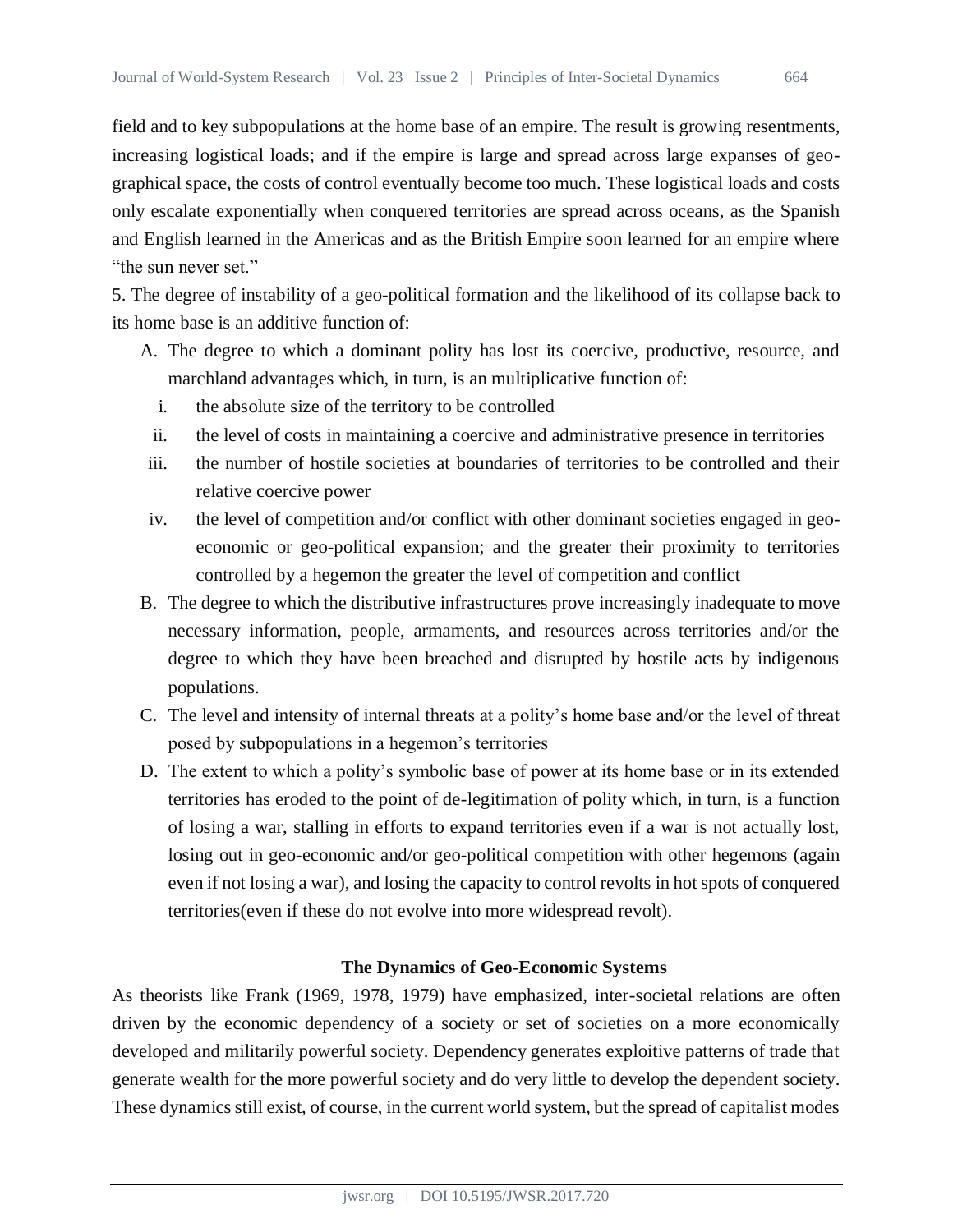of exchange has increased the number of free-market, or relatively free market, forms of geoeconomic inter-societal systems. Below, I develop some basic principles for each type of geoeconomic inter-societal system, but both types can exist within any particular world system. So, it is a matter of relative degrees of dependence or free exchanges of resources because both types frequently overlap in the empirical world. Moreover, the relative amounts of dependency or freemarket systems are often tied to patterns of geo-political domination.

### **The Dynamics of Dependency Geo-Economic Systems**

Societies that do not have well-developed and differentiated markets and meta-markets (e.g., equity, bond, money, etc.) as well as the service systems (banking, insuring, marketing, trading) goods, services, and financial instruments of their own easily become dependent upon societies that have markets, meta-markets, and NGOs such as the World Bank and International Monetary Fund. When such is the case, geo-economic and geo-political hegemons, or in world-system terms, core and semi-peripheral actors can gain some control of peripheral or dependent societies through their hold and control of the capital and technologies needed by these less developed societies. Dependency increases particularly when chartered corporate actors from other societies provide capital for infrastructural development, for financial liquidity, and market development. These external corporate actors operate to serve their own narrow interests and, thereby, bias development toward their goals and, in the process, take *de facto* control of a dependent society's economy or key sectors of the economy and often the polity as well (Frank 1969, 1978,1979).

Control generally involves cooptation and payoffs to political actors in dependent societies that, in turn, fosters a culture of corruption that further erodes the ability of a society to control its own economy. Moreover, corruption generally leads to shortages of essential goods and monetary instability, such as rapid inflation that, in turn, only increase dependency of a society on another society (for capital, technology, financial services, and foreign aid). Societies providing this "help" generally pursue self interests, and the result is highly exploitive trade relations in an inter-societal system.

The lack of entrepreneurial capacity—that is, the ability to organize resource extraction, production, distribution, and market services---assures that all economic activities will be performed poorly and will be impregnated by massive corruption. When external economic actors enter to perform these entrepreneurial functions, they do so under often unfair terms, such as zero taxation on their profits, and thus further erode a dependent society's capacity to develop indigenous sources of capital, financial services, technology, and corporate units capable of performing basic economic function of resource extraction, production, distribution, and external trade in ways that increase wealth. The result is high inequality, low real wages, constant fiscal crises, and continued corruption. And, when external corporate actors can "buy off" key political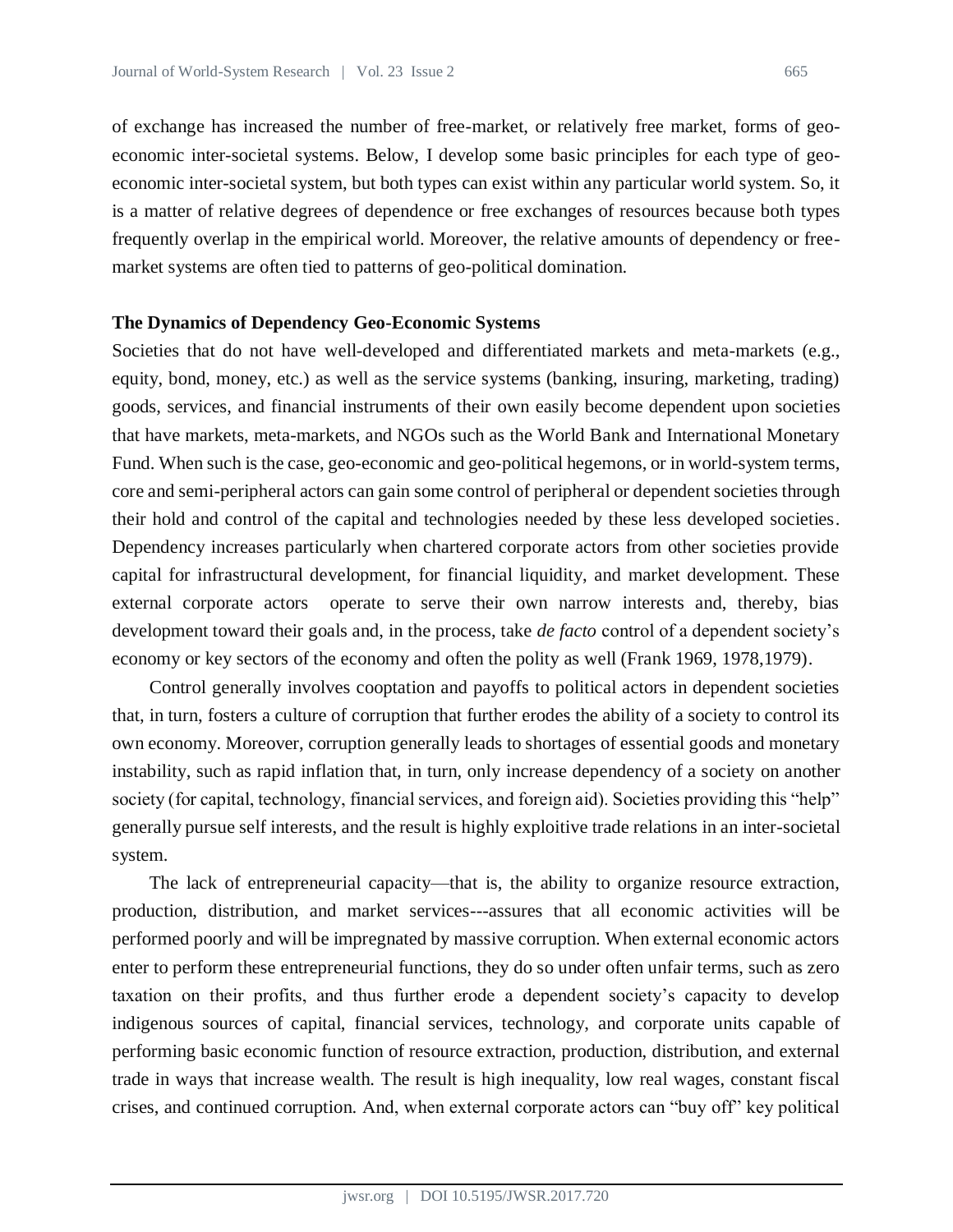actors, these actors will bestow more favorable terms in trade, thereby allowing "foreigners" to control much of a society's fate.

Geopolitical position can exacerbate dependency when a society lacks a strategic location that can be exchanged for economic aid, whereas with a strategic positions in either or both geoeconomic and geo-political systems, hegemons are more likely to offer better terms for what they provide, if the polity of a dependent nation is not highly corrupt and, hence, sufficiently strong to bargain for more favored treatment by external actors. And, if there is intense economic and political competition among core actors in an inter-societal system, strategic position in this system can become a valuable resource for negotiations. And, while exploitive trade may not be eliminated, it can be mitigated. And, in some societies where dependency has been historically low, strategic position can often bring such societies highly favorable trade and financial assistance for economic development and upward mobility in the inter-societal system. All of these dynamics can, I think, be reduced to a relative small number of principles.

## **Principles of Geo-Economics Under Conditions of Dependence**

6. The probability of a dependency geo-economic formation evolving, in which more powerful and economically developed societies engage in exploitive exchange will less powerful and less developed societies, is an additive function of:

- A. The lack of technological development, coupled with low levels of physical and human capital formation, for extracting resources and converting resources into finished goods and commodities by the indigenous economy of a society.
- B. The lack of infrastructural development for distribution of domestically produced c ommodities and services in the economy of a society.

C. The lack of development and differentiation of (1) markets for distributing goods and services and (2) meta-markets for distributing financial services, equities, capital, bonds, and other instruments of capital formation in the economy of a society.

D. The lack of bargaining power possessed by polity in a society which, in turn, is an additive function of:

- i. the lack of highly valued human and physical capital resources that cannot be easily secured elsewhere in the geo-economic system
- ii. the lack of a strategic position in global and regional geo-politics among societies
- iii. the inability of polity in a society to mobilize all bases of power to control domestic production and to resist incursions by political and economic actors from more developed societies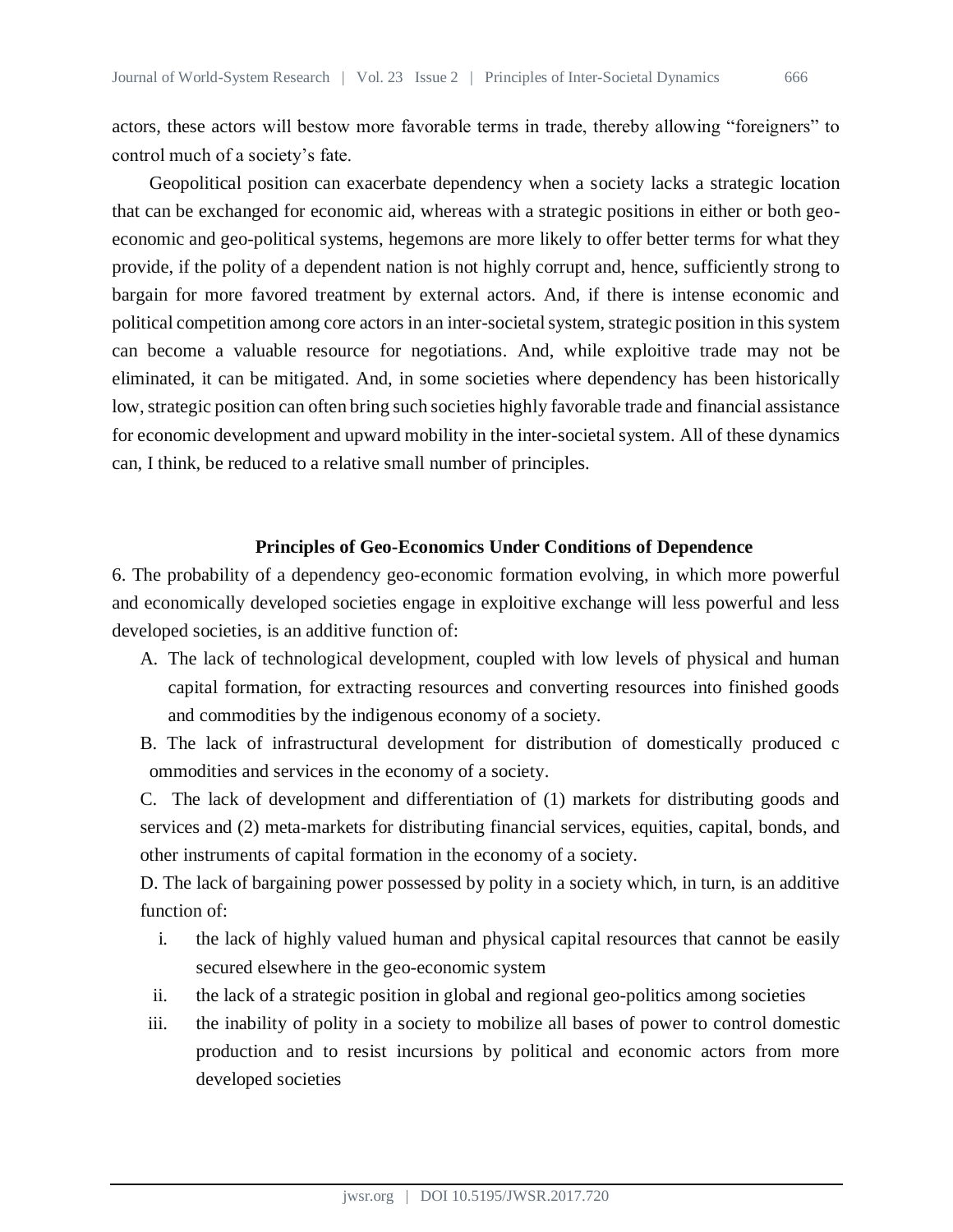- iv. the lack of a sufficiently large population, labor pool, and market demand for goods produced by developed societies
- v. the inability to overcome the conditions listed in 6-A, 6-B, and 6-C above

#### **The Dynamics of Free-Market Geo-Economic Inter-societal Systems**

Free-market inter-societal systems are built from trade relations among corporate actors from different types of societies, including: for-profit private corporate units, state-sponsored corporate units, and cartels of corporate units. The dynamism of inter-societal units increases when markets are, indeed, open and free and when chartered, for-profit corporate units dominate with relatively light regulation to assure that contract and laws are adhered to. This dynamism also leads to market collapses, which are inherent in capitalist production and exchange relations, *per se*, and which are dramatically increased by vertical meta-markets in which the medium of exchange in a lower-level market becomes the commodity exchanged at a higher level, more speculative meta-market, such as equity markets, money markets, futures markets, mortgage markets, derivative markets, etc. When left unregulated, meta-markets will expand (Braudel 1972, 1977, 1979; Collins 1990) and become a driving force for growth in the economies of geo-economic actors, as well as collapse in their economies.

Over time, selection pressures favor regulation of geo-economic markets through laws governing international trade, treaties among key economic actors, policies of NGO actors such as the World Bank and World Trade Organization, and consortiums and agreements among large economic actors (e.g., G7-, G8, or G-9 depending upon who is currently allowed to be a member), national regulation of dominant trading markets (e.g., London and New York Stock exchanges), Trade agreements within regions (e.g. North American Trading Agreement, European Common Market). The effectiveness of these regulatory forces varies, depending upon the current political alliances among powerful societies, geo-political strains and conflicts, and Juglar cycles within and among various societies.

The fundamental problem in geo-economic systems relying on free markets is that it is difficult to create and sustain control by international law and tribunals, enforced by fiscal punishments and, ultimately, coercive power. Societies fluctuate in how willing they are to subordinate themselves to external authorities, particularly when they are in geo-economic and geo-political conflict with the very societies making the rules and enforcing them. This fundamental problem makes, I believe, the often hypothesized movement to a one-world system very problematic. In addition to these regulatory problems of creating a viable world government, the size and diversity of a world system of 7 billion people is probably beyond the organization capacities of humans by any known set of structural and cultural tools.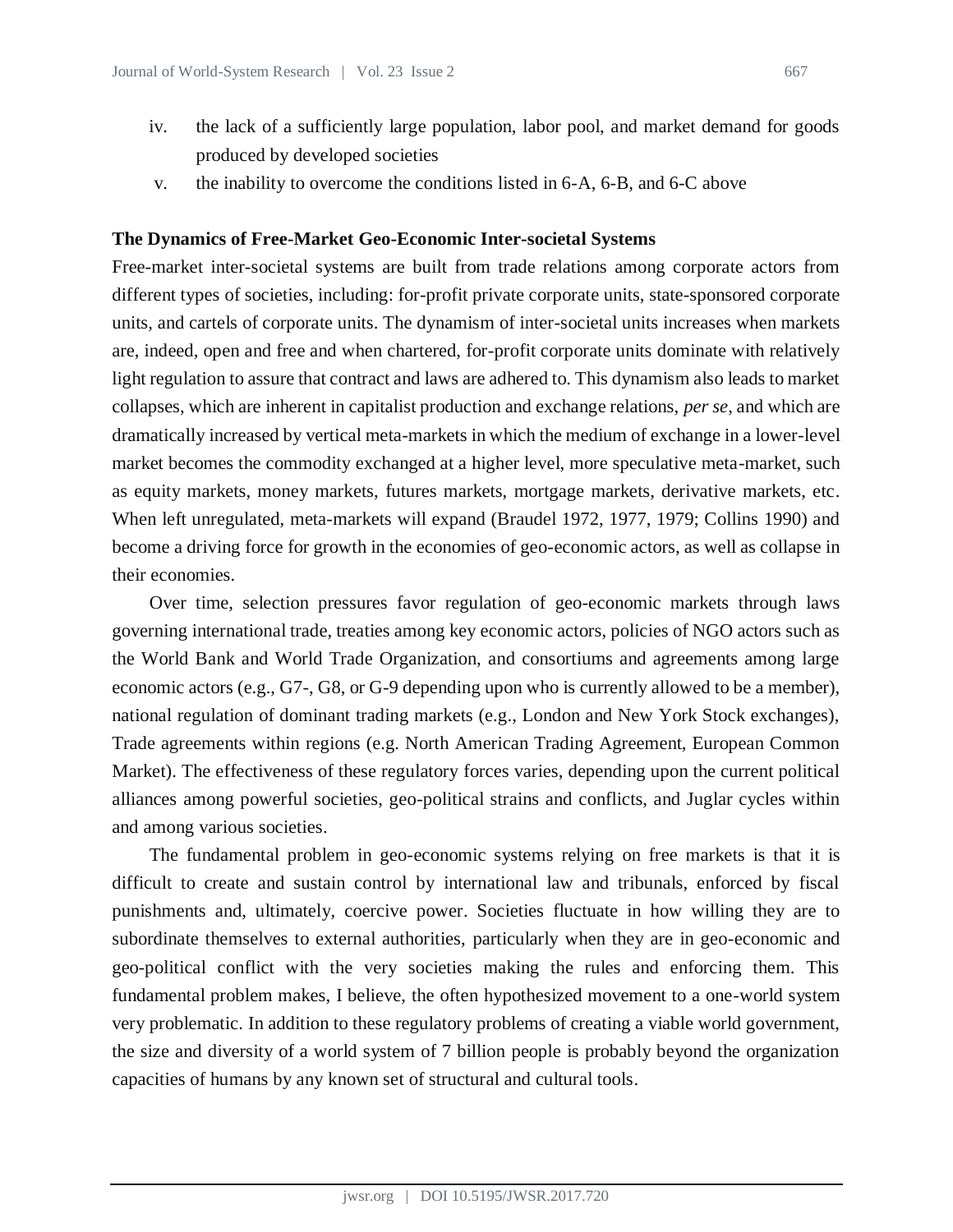Moreover, inter-societal free-market systems are often composed of societies where the respective domestic markets of each society are variously regulated or unregulated, and where the political systems vary by such critical factors as degree of democracy and level of management of production and distribution within the society. The less regulated are the markets of members in an inter-societal geo-economy, the more dynamic can these markets become but, at the same time, they also more prone to over-speculation and collapse..

The world-capitalist system that has evolved over the last 200 years, especially the last 40 years, has also depended upon the elaboration of meta-markets that are global; and in turn, these markets depend upon dramatic advances in computer and communication technologies that make trades across the globe virtually instantaneous. At the same time, these distributive infrastructures in global markets increase speculation and potential collapse of specific sets of markets and, potentially, the entire global system of markets. And, as is evident today in a number of obvious places, and as will be evident in the indefinite future of the globe, geo-political dynamics can intervene in highly destructive ways and unravel a geo-economic inter-societal system.

Free-market geo-economic inter-societal systems will evolve into economic-base empires, often supported by geo-political coercive force, when key actors within the societies of these systems can (a) produce goods and services in high demand, (b) produce and distribute these goods and services at a price and/or quality advantage over other actors in other societies, (c) subsidize this production in domestic markets, thereby giving corporate actors advantages in inter-societal markets, (d) erect trade barriers that allow domestic producers to retain their advantages in domestic markets and in balance of trade, (e) rely on inexpensive labor as a draw from capital and technological investments from other societies. Yet, in free-market geo-economic systems, such strategies are difficult to sustain in the long-term because trade barriers will often be challenged in international tribunals or countered with new import tariffs on goods produced by protectionist societies and because labor costs inevitably rise, even with societies importing labor, and create disincentives for foreign investment, which will generally seek a cheaper source of labor.

Yet, these kinds of strategies often allow semi-peripheral societies (in world-system's terminology) to grow and become more politically powerful, with the result that they can become more central players in a geo-economic system, and particularly if their accumulating wealth allows them to also become politically and militarily well-organized. The result is that geo-politics inevitably penetrates and intersections with geo-economics, often causing disruptions to geoeconomic systems. The result is that free markets become more difficult to sustain, and if geoeconomic systems experience inevitable contractions (inherent in capitalism), geo-political actions may begin to intersect to the degree of disrupting or causing a contraction of the geo-economic systems. Indeed, the politics of a society will, when societies experience domestic recessions, begin to have ever-greater influence on economic actors in a geo-economic inter-societal systems.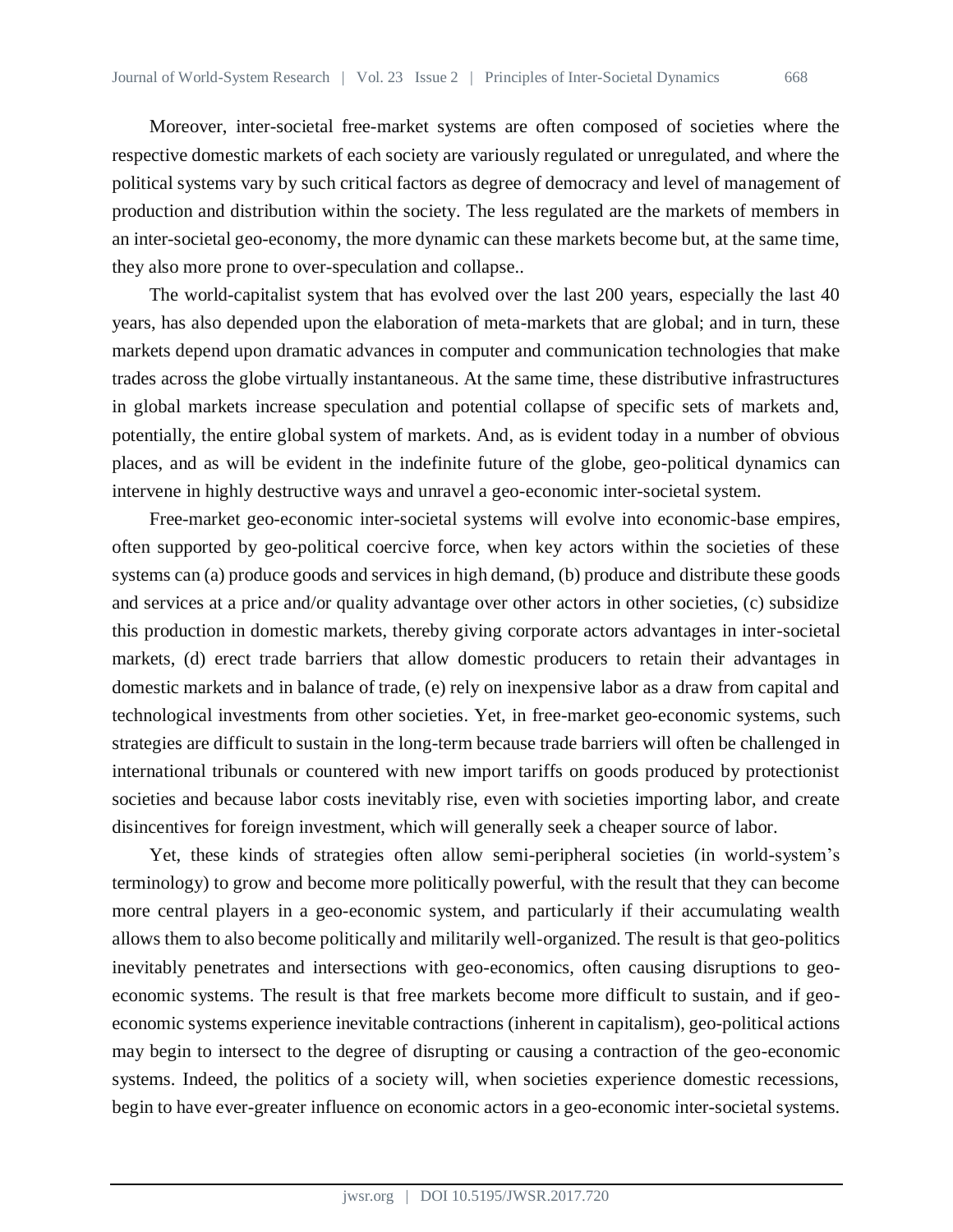Indeed, it is quite possible that the existing geo-economic system could "crash" and cause a retreat to more a local regional systems, such as the North American Free Trade Agreement, as the larger global system enters a period of contraction and perhaps heightened military tensions among key geo-political actors.

*Dependency Geo-economic Formations.* Dependency and free-market formations reveal somewhat different dynamics, although the basic exchange principles are the same. A dependency system is created when one actor has valued resources that another actor cannot secure easily elsewhere, thereby giving this actor with resources a power-advantage that will be used in exploitive trade. Yet, as Richard Emerson (1962) emphasized in his power-dependence model of exchange, dependent actors will seek balancing strategies when confronted with an exploitive exchange. Such strategies can involve finding alternative sources of resources, offering resources that power-advantaged actors cannot get easily elsewhere, doing without the resources of poweradvantaged actors, and other strategies to reduce dependency. Thus, an exploitive exchange relationship is inherently unstable, and even if a society cannot break dependency, the internal conflict that may emerge in a dependent society can destroy a power-advantaged society's investment. Thus, domestic politics can erode the advantage of foreign actors that have been exploiting a dependent society that, ironically, gives the dependent society yet another type of balancing strategy (revolts, riots, terrorism) to pursue.

7. The likelihood of a dependency-market empire, in which the more powerful and economically developed societies engage in exploitive and unequal exchanges of resources with less powerful and developed societies, is an additive function of:

- A. The lack of technological, physical, and human capital formation in the less-developed society for extracting resources and converting them into goods and commodities.
- B. The lack of infrastructural development in the less-developed society for the distribution of resources domestically and internationally.
- C. The lack of development and differentiation of domestic (a) markets for distributing goods and services and (b) meta-markets for distributing financial services, equities, capital, bonds, and other instruments of capital formation in the less-developed society.
- D. The lack of a developed and differentiated financial sector in the domestic economy, particularly for banks, insurance, and investments regulated by positivistic legal systems and centralized polity, in the less-developed society.
- E. The lack of bargaining power possessed by the less-developed society which, in turn, is an additive function of:
	- i. the inability to overcome the conditions in 7-A, 7-B, 7-C, and 7-D above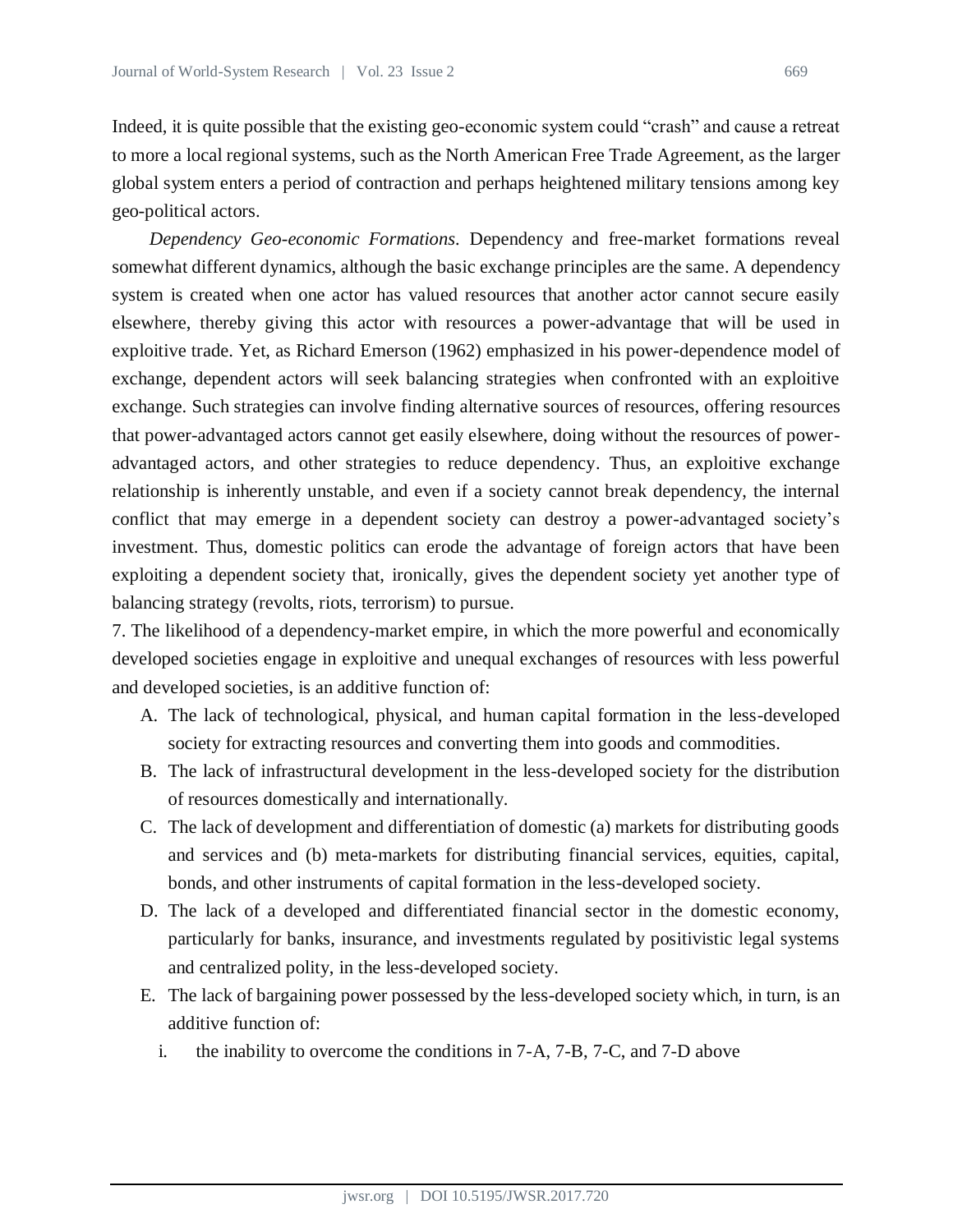- 
- ii. the lack of a strategic position in global or regional geo-politics that can be used as bargaining ploys in negotiation of rates of exchange in the overlapping geo-economic system
- iii. the inability of polity in the dependent society to mobilize all bases of power, especially the material incentive, symbolic base, and administrative bases relative to overmobilization of the coercive base of power, to regulate production.
- iv. the inability of polity of the dependent society to resist external incursions, whether coercive or economic, into domestic economic and political processes
- v. the lack of a sufficiently large population base and higher-income labor pool to support internal market demand for goods and services produced and distributed domestically as well as demand for goods produced internationally
- F. The persistence of a dependency geo-economic systems is a function of the inability of dependent societies to develop and employ balancing strategies with respect to:
	- i. Finding alternative sources of resources from more developed societies and playing these societies off against each other
	- ii. Mobilizing coercive power, whether by the state or revolutionary element of the population, to challenge existing domination by external economic and/or political actors.
- iii. Doing without resources from external actors and developing domestic means for securing these needed resources
- iv. Providing valued resources to external powers, particularly using strategic locations in a geo-political system, to negotiate for needed economic resources
- v. Reducing alternative sources of resources needed by the more powerful and developed societies by forming coalitions among the potentially dependent societies
- vi. Finding a means to be the mediator of exploitive relations between developed and undeveloped societies, using this middle position to develop the infrastructures and other institutional systems reducing dependence on external actors

*Free-market Geo-economic Formations.* Free-market geo-economic formations are rarely wholly free or equal in exchange relations. Typically, there are, in world-system terms, core nations that have advantages that they can use to create, at least for a time, economic dominance of other societies. Such "empires" tend to be short-lived because of the dynamics of capitalism whereby economic actors always seek to maximize profits, even at the expense of undermining economic hegemony of the societies where they are chartered.

8. The probability of a free-market empire forming, where economic actors in one society or transnational agencies of a this society, can intervene and, to varying degrees, control markets in another society or societies, is an additive function of: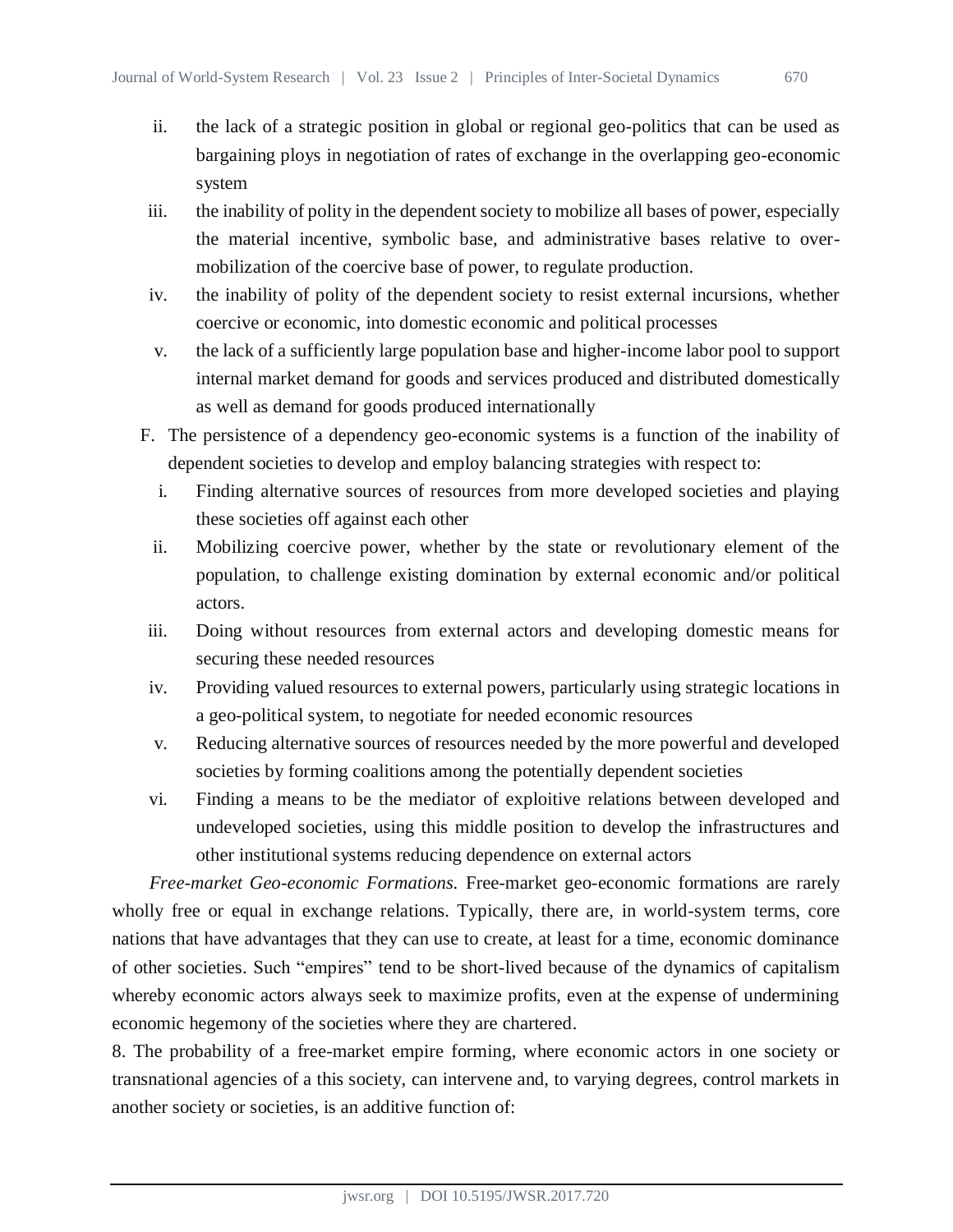- A. The scale of global markets linking both developed and less developed societies which, in turn, is an additive function of:
	- i. the level of development and prevalence of chartered corporate units in developed societies and their need for less expensive labor and material resources in other societies
	- ii. the level of capital formation and reach of transnational agencies in developed societies to infuse capital, technology, and entrepreneurial models into less developed societies
- iii. the existence and power of transnational mediating agencies and tribunals to arbitrate trade disputes among developed societies and to enforce decisions
- iv. the level of development of transportation and communications technologies
- v. the level of development of transportation and communication infrastructures by economically developed societies across large portions of the globe
- vi. the development of meta-markets in developed societies for trading financial instruments across a large number of societies, both developed and undeveloped
- B. The capacity of one or more societies in global markets to:
	- i. produce goods and services in high demand and low supply in global markets
	- ii. produce goods and services that enjoy price and quality advantages over alternative producers
- iii. procure resources necessary for production by domestic actors from dependent trading partners, or from global markets where supply exceed demand
- iv. exert disproportionate control over global meta-markets and influence over transnational agencies fostering development
- v. use superior coercive power to force favorable trading arrangements by either threats or alliance formation in a geo-political system
- C. The likelihood that one or more historically less-dominant societies in a geo-economic system will become an economic power in this system is an additive function of:
	- i. the capacity of the less-dominant society to protect domestic markets from imports from other global economic actors without retaliation by the polities of others societies which, in turn, is an additive function of:
		- a. the bargaining capacities of polity to promise future trade concessions in opening markets in exchange for immediate access to other societies' domestic markets, with these bargaining capacities increasing with:
			- 1. the size of a society's population and potential for generating high levels of market demand for goods and services in the future and, hence, profits for developed societies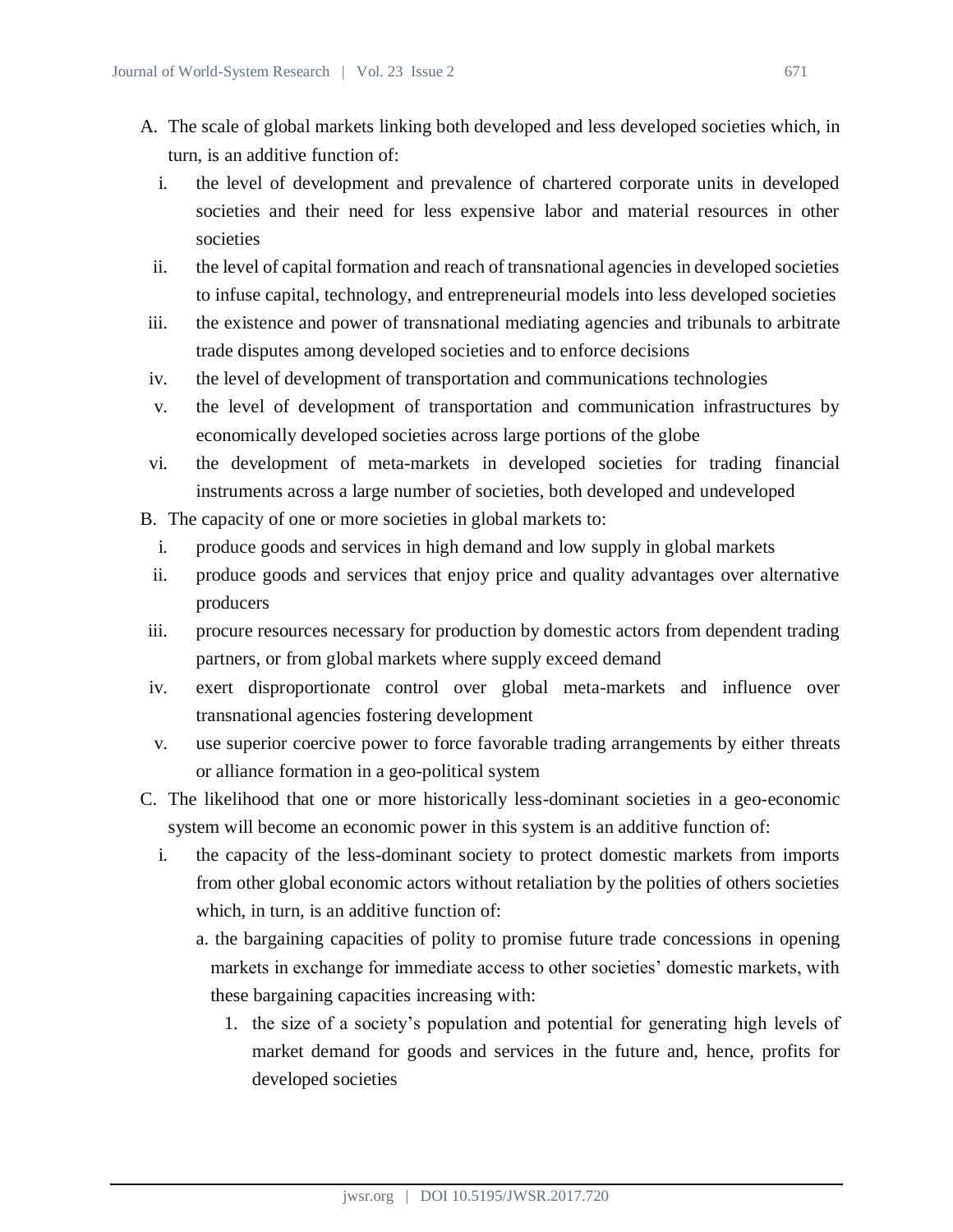- 2. the size of the low-cost labor pool of the society as an incentive for external actors to invest technology and capital into order to enjoy the price advantage over competitors their own domestic markets and the markets of other societies in the geo-economic system
- ii. the ability of the polity in a less-dominant society to protect its own natural resources for domestic production rather than export to other societies and/or to secure needed resources from other societies at low costs
- iii. the degree to which a less-dominant society occupies a strategic position in the geopolitical rivalries of other developed societies and, as consequence, can use this position to negotiate technological and capital investments from competing developed societies
- iv. the degree to which a society occupies a strategic or central position in markets and meta-markets of the global system of markets
- v. the degree to which a society has greater political and/or economic power than its immediate neighbors in the larger geo-political and geo-economic systems

9. The likelihood of breakdown and collapse of geo-economic inter-societal systems and empires is an additive function of:

- A. Instability in global meta-markets or the meta-markets of a central economic hegemon(s)
- B. Warfare among regional powers or global hegemons, for whatever reasons, but particularly over trade disagreements
- C. Global economic recessions and economic collapse that cause polities in the global system to install trade barriers and other restrictions to protect domestic production

# **Conclusion**

I realize that for many, these kinds of propositions are too general and cannot explain unique historical details. But, if world-systems theorizing is to be truly theoretical and explanatory, it must develop something like the principles offered in this chapter. Otherwise, explanations will be historical, tracing sequences of events in inter-societal systems over time. There is nothing wrong with such historical explanations but they are not scientific; they do not explain the general and generic dynamics of geo-economic and geo-political formations in all times and places. The generalizations that I offer assume, however, a certain level of political and market development, but they can also apply to simple horticultural and agrarian systems, and as Chase-Dunn has consistently emphasized and demonstrated, very small geo-economic and geo-political intersocietal systems can also be subject to theoretical explanation in much the same terms as large and complex systems. Thus, the generalizations enumerated above may need some reformulation to be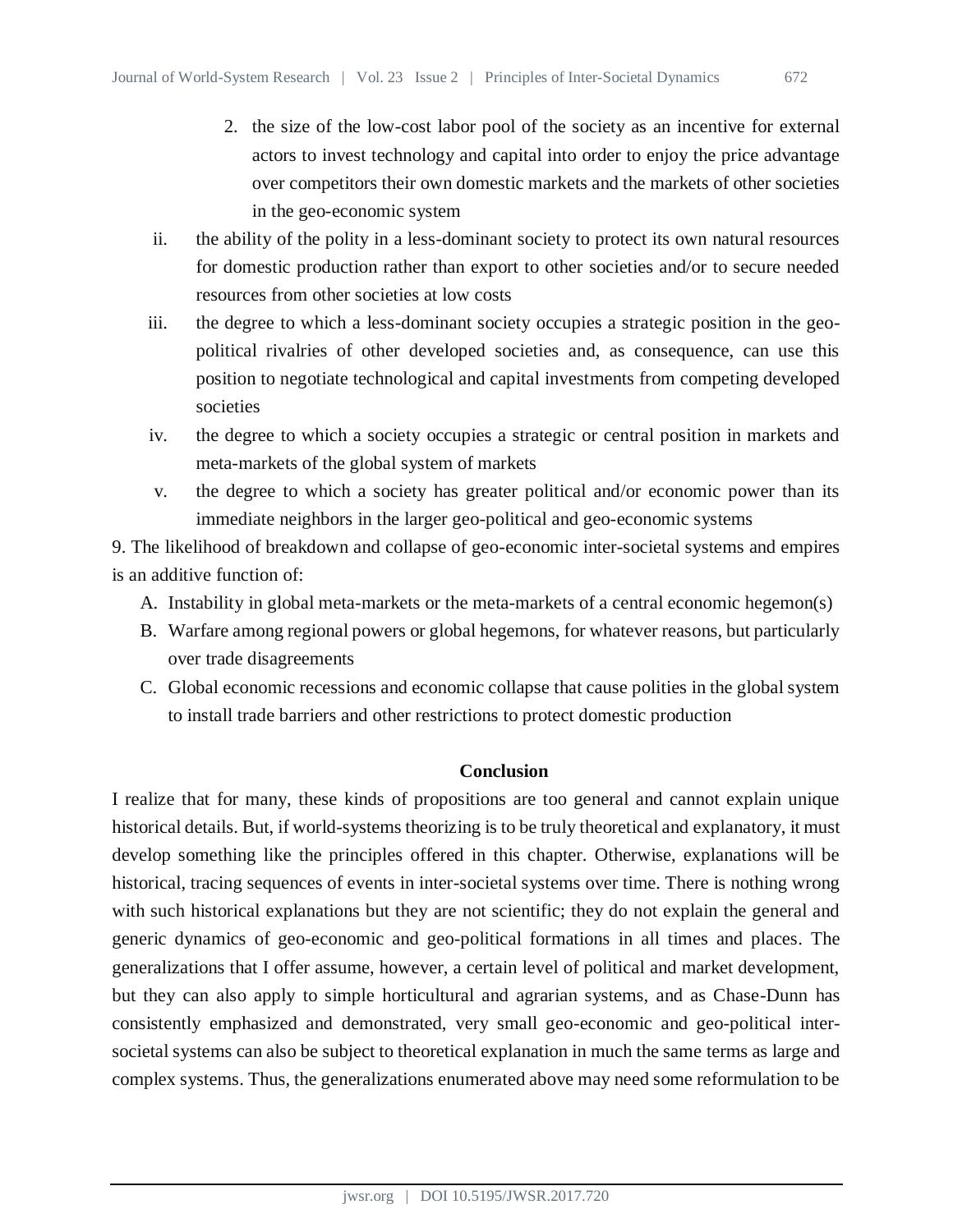truly explanatory across all types of inter-societal systems that have ever existed and that are likely to exist in the future.

I am not sure that most "world-systems" research and theory should use this label anymore because what is really being address is inter-societal systems from the simplest to most complex phases of societal evolution. True, there is something like a core, periphery, and semi-periphery at many historical periods, but I am not convinced that we should continue to use this tri-part distinction because it does not hold up in all times and places. It is better to include in theories the *relative amounts* of power and/or economic development and how these generate *generic types of relations* among societies—types of relations that extend beyond those now conceptualized by the tri-part ideal type of core, periphery, and semi-periphery. Beginning with non-universal categories and assumptions that do not denote the key properties of **all** inter-societal systems leads to a shoving and stuffing of empirical reality into these categories. Even though Chase-Dunn' still employs the tri-part distinction among core, periphery, and semi-periphery, this is done, I think, to emphasize the importance effects of the semi-periphery in the dynamic of inter-societal systems, such in periodic upsweeps of inter-societal systems. But, it would be better, I think, to employ a somewhat different label, if only to escape the constraints of Wallerstein's categorization, which does not work well in pre-literate and pre-capitalist inter-societal relations. And, the iteration model does not need the Wallersteinian categories because hierarchies among societies can take many different forms; and in fact, the emphasis on inter-societal stratification by power and wealth may be better without the core-periphery distinction which, for a time, was useful in making intersocietal systems the unit of sociological analysis but, now, with the enormous advance of worldsystems theorizing and research it probably less essential and necessary as a legitimating intellectual ploy. Inter-societal systems are an appropriate units of analysis for understanding virtually everything about patters of human social organization. There are fundamentally more important conceptual distinctions and theoretical models and principles built around these distinctions than the core-periphery distinction. It is time, I think, for more theoretical principle and probably better ones than I have enumerated to explain the dynamics of inter-societal systems.

# **About Author**

Jonathan Turner is 38th University Professor of the University of California system, Research Professor at U. C. Santa Barbara, Distinguished Professor of Sociology of the Graduate Division, U. C. Riverside, and Director of The Institute for Theoretical Social Science, Santa Barbara, CA. He is primarily a general theorist, seeking to develop abstract propositions and principles as well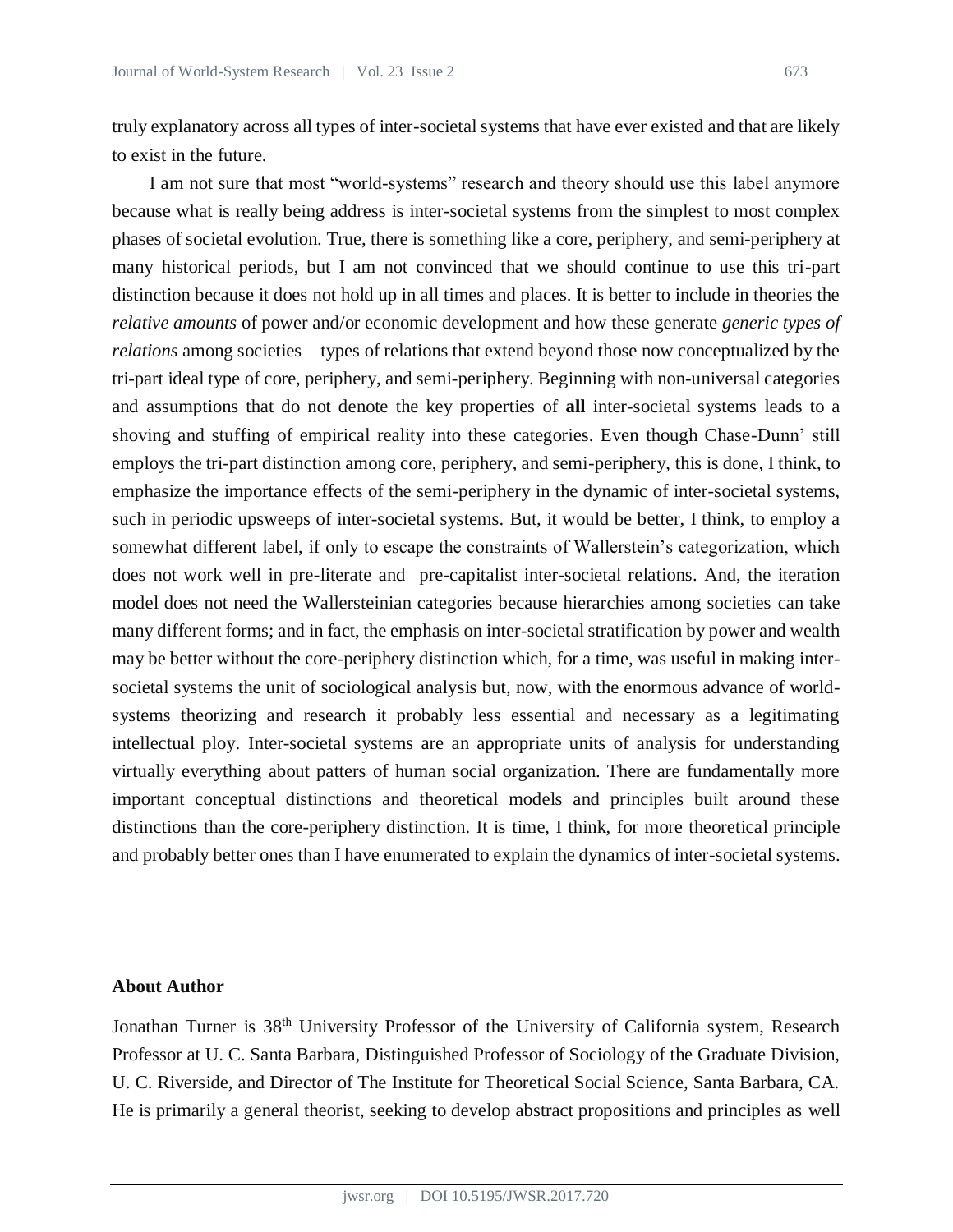as analytical models of all social process, from the micro through meso to macro levels of social organization. This paper is an example of work at the macro level. He also has more substantive interests in such diverse areas as interpersonal behavior, emotions, institutional systems, evolutionary sociology, neurosociology, ethnic stratification and stratification more generally, philosophy of science, and methods of theory construction. He is the author of over 40 books and editor of seven additional books, plus several hundreds research papers in journals and edited compilations. His most recent book is on *The Emergence and Evolution of Religion: By Means of Natural Selection* (soon to be published). He also has another book, *The New Evolutonary Sociology* (in press).

## **Disclosure Statement**

Any conflicts of interest are reported in the acknowledge section of the article's text. Otherwise, author has indicated that she has no conflict of interests upon submission of the article to the journal.

## **References**

Braudel, Fernand. 1972. *The Mediterranean and the Mediterranean World in the Age of Philip II*, two volumes. New York: Harper and Row.

- \_\_\_\_\_\_. 1975. *Capitalism and Material Life, 1400-1800*. New York: Harper and Row.
- \_\_\_\_\_\_. 1977. *Afterthoughts on Material Civilization and Capitalism*. Baltimore MD**:** Johns Hopkins University Press.
- Carneiro, Robert L. 1967. "On the Relationship of Soze of Population and Complexity." *Southwestern Journal of Anthropology* 23: 234-243.
- \_\_\_\_\_\_\_. 1970. "A Theory on the Origin of the State." *Science* 169: 733-788.
- \_\_\_\_\_\_\_. "Spencer's Conception of Evoluton and Its Application to the Political Development of Societies." Pp. 215-227 in *Evolution and Society: Toward an Explanatory Social Science*. J.H. Turner, R. Machalek, and A. Maryanski Eds. New York: Paradigm/Routledge.
- Chase-Dunn, Christopher. 1990a. "Resistence to Imperialism: Semi-peripheral Actors." *Review* 13 (1): 1-31.

\_\_\_\_\_\_. 1990b. "World State Formation: Historical Proceses and Emergent Necessity." *Political Geography Quarterly* 9 (2): 108-130.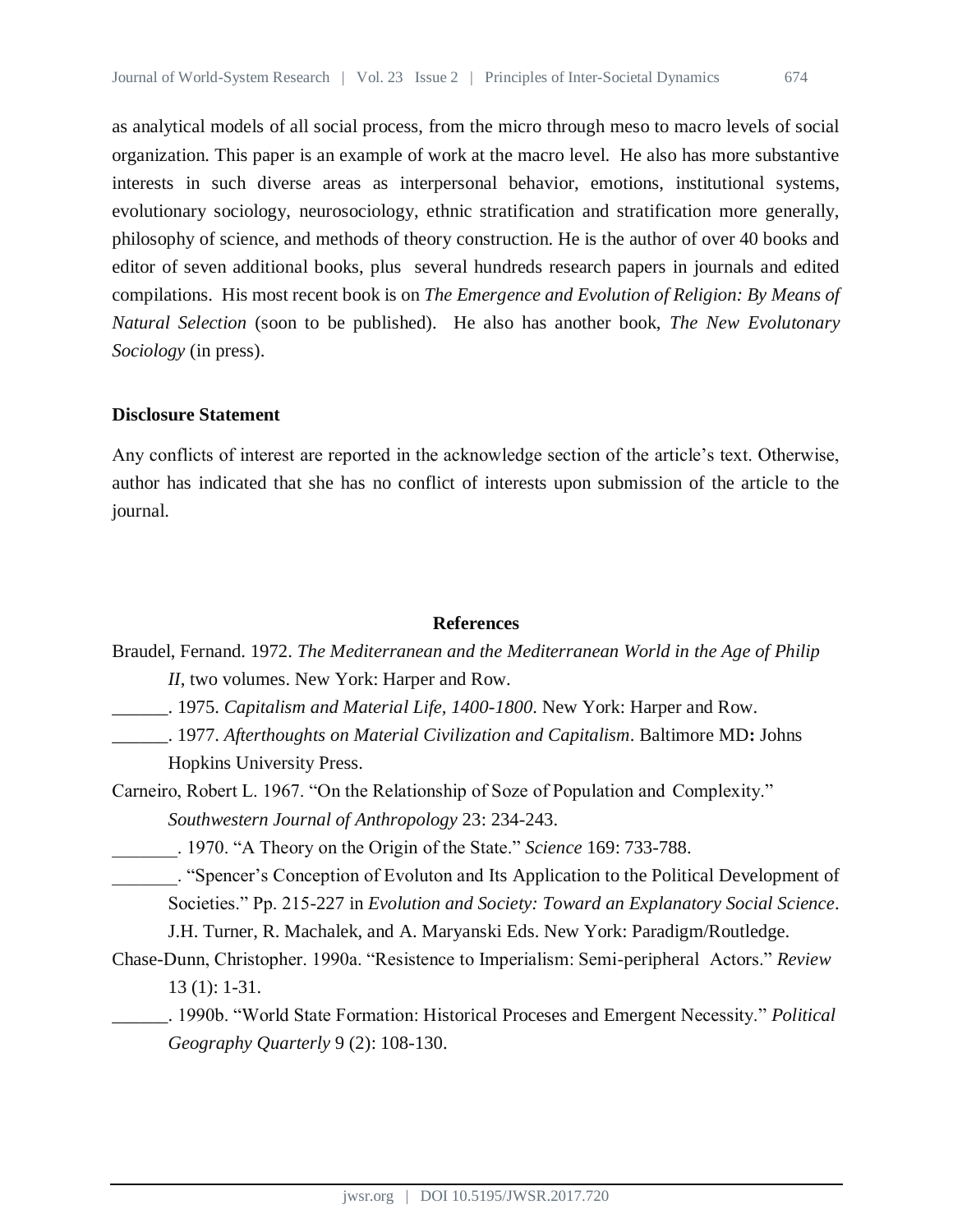- \_\_\_\_\_\_. 1992. "The Changing Role of Cities in World-Systems." Pp. 51-88 in *Waves, Formations and Values in the World System*. V. Bornschier and P. Lengyel Eds. New Brunswick NJ: Transaction Publishers.
- \_\_\_\_\_\_. 1998. *Global Formation: Structures of the World Economy*. Lanham MD: Rowaman and Littlefield.

\_\_\_\_\_\_. 2001. "World Systems Analysis." Pp. 589-612 in *The Handbook of Theoretical Sociology*, J. H. Turner, Ed. New York: Plenum.

- Chase-Dunn, Christopher and Thomas D. Hall, Eds. 1991. *Core/Periphery Relations in Precapitalist Worlds*. Boulder CO: Westview Press.
	- \_\_\_\_\_\_. "Comparing World-Systems: Concepts and Working Hypotheses." *Social Forces* 71 (4): 851-886.
	- \_\_\_\_\_\_. 1997. *Rise and Demise: Comparing World-Systems*. Boulder CO: Westview Press.
- Chase-Dunn, Christopher and Bruce Lerro. 2014. *Social Change: Globalizaton from The Stone Age to the Presen*t. New York: Paradigm/Routedge.
- Chase-Dunn, Christopher and Kelly M. Mann. 1998. *The Wintu and Their Neighbors: A Very Small World-System in Northern California*. Tucson: University of Arizona Press.
- Chase-Dunn, Christopher, Susan Manning, and Thomas D. Hall. 1998. "Rise and Fall: East-West Synchrony and Indic Exceptionalism Reexamined." *Social Science History* 24 (4): 727- 754.
- Chase-Dunn, Christopher and Alice Willard. 1993. "Systems of Cities and World-Systems: Settement Size, Hierarchy, and Cycles of Political Centralization, 2000-1998AD." Paper presented at International Studies Association meetings, March 24.
- \_\_\_\_\_\_. 1994. "Cities in the Central Political-Military Network since CE 1200." *Comparative Civilizations Review* 30: 104-32.
- Chase-Dunn Christopher and Hiroki Inoue. 2106. "Size upswings of cities and polities: Comparisons of World-System Since the Bronze Age." Working paper. Institute for World Systems Research, U.C. Riverside
- Collins, Randall. 1981. "Long-term Social Change and the Territorial Power of States." Pp. 71- 106 in *Sociology Since Midcentury* R. Collins Ed. New York: Academic Press.
	- \_\_\_\_\_\_. "Market Dynamics as the Engine of Historical Change." *Sociological Theory* 8: 111- 135.
- Darwin, Charles. 1859 [1958]. *On The Origins of Species, By Means of Natural Selection*. New York: New American Library.
- Emerson, Richard. 1962. "Power-Dependence Relations." *American Sociological Review*, 27 (1): 31-41.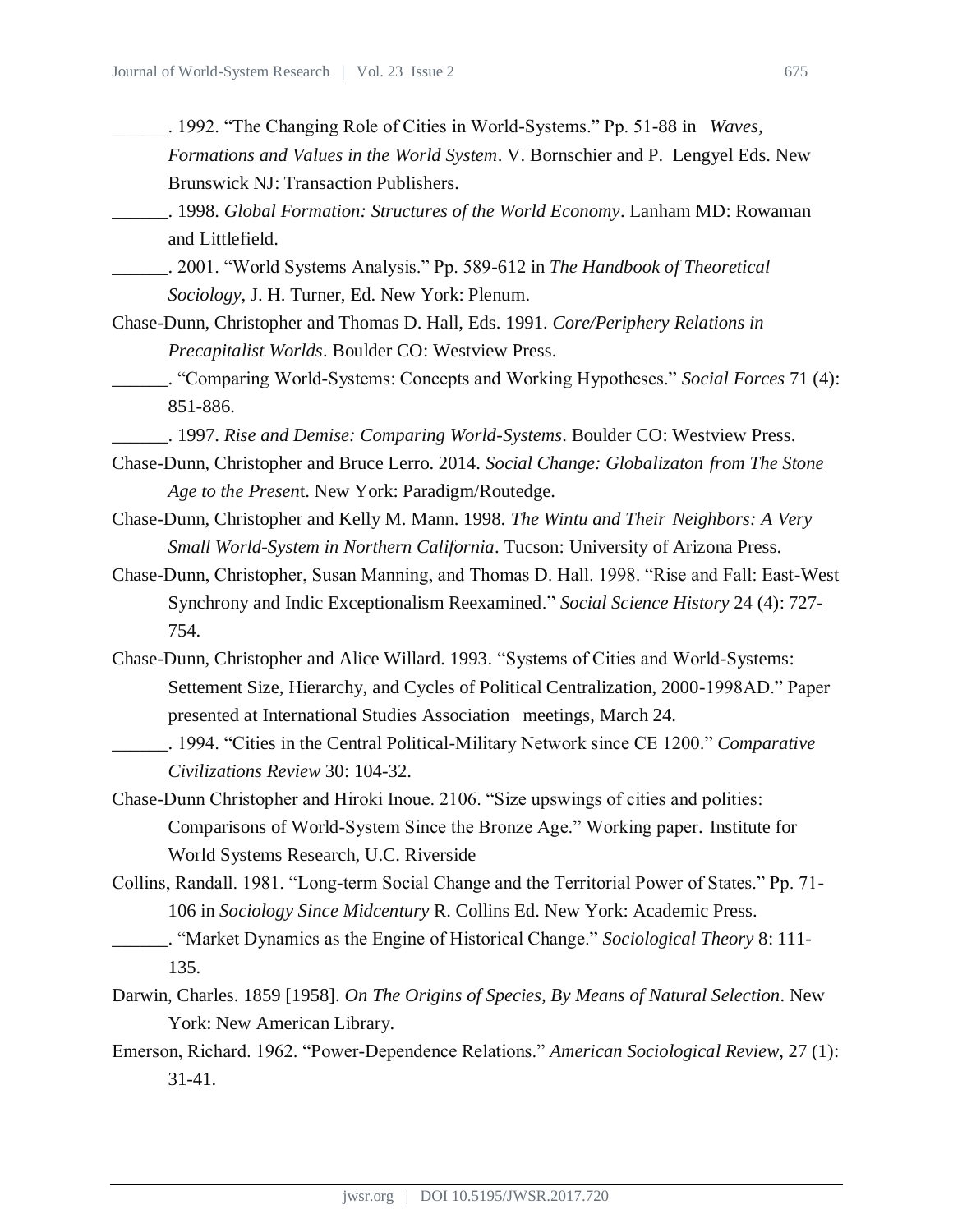- Frank, Andre Gunder. 1969. *Latin America: Underdevelopment or Revolution*? New York: Monthly Review Press.
- \_\_\_\_\_\_. 1978. *World Accumulation, 1492-1789*. New York: Monthly Review Press.
- \_\_\_\_\_\_. 1979. *Dependent Accumulation and Underdevelopment*. New York: Monthly Review Press.
- Fukuyama, Francis. 1999*. The End of History and the Last Man.* New York: Macmillan USA, 1992.
- Goldstone, Jack. 1990. *Revolution and rebellion in the Early Modern World*. Berkley CA: University of California Press.
- Inoue, Hiroko, Alexis Alvarez, E. N. Anderson, Kirk Lawrence, Teresa Neal, Dmytro Khutkyy, Sandor Nagy, Walter DeWiner, and Chrisopher Chase-Dunn. 2016. "Comparing World-Systems: Empire Upsweeps and Non-core Marcher States Since the Bronze Age." Working Paper, Institute for Research on World Systems.
- Parsons, Talcott. 1964. "Evolutionary Universals in Society." *American Sociological Review* 29: 339-357.
- \_\_\_\_\_\_. *Societies: Evolutionary and Comparative Perspectives*. Englewood Cliffs NJ: Prentice-Hall.
- \_\_\_\_\_\_. 1971. *The System of Modern Societies*. Englewood Cliffs NJ: Prentice-Hall.
- Skocpol, Theda. 1979. *States and Social Revolutions*. New York: Cambridge University Press.
- Spencer, Herbert. 1851 [1988]. *Social Statics: Or, the Conditions Essential to Human Happiness Specified, and the First of Them Developed*. New York: Appleton-Century-Crofts. \_\_\_\_\_\_. 1874-96 [1899]. *The Principles of Sociology*. New York: Appleton-Century-Crofts.
- Turchin, Peter. 2003. *Historical Dynamics: Why States Rise and Fall*. Princeton NJ: Princeton University Press.
- \_\_\_\_\_\_. 2006. *War and Peace and War: The Life Cycles of Imperial Nations*. New York: Pi Press.
- 2016. *Ultra Society: How 10,000 Years of War Made Humans the Greatest Cooperators on Earth*. Chaplin CT: Beresta Books.
	- \_\_\_\_\_\_. 2013. "Modeling Social Pressures Toward Instability." *Cliodynamics* 4: 24-280. Turchin, Peter and Thomas D. Hall. 2003. "Spatial Synchrony Among and Within World Systems: Insights from Theoretical Ecology." *Journal of World-Systems Research* 9 (1): 37-64.
- Turchin, Peter, Thomas E. Currie, Edward A. L. Turner, and Sergey Gavrilets. 2013. "War, Space, and the Evolution of Old World Complex Societies." *PNAS* 110 (41): 16384-389.
- Turchin, Peter and Sergey A. Nefadov. 2009. *Secular Cycles*. Princeton NJ: Princeton University Press.